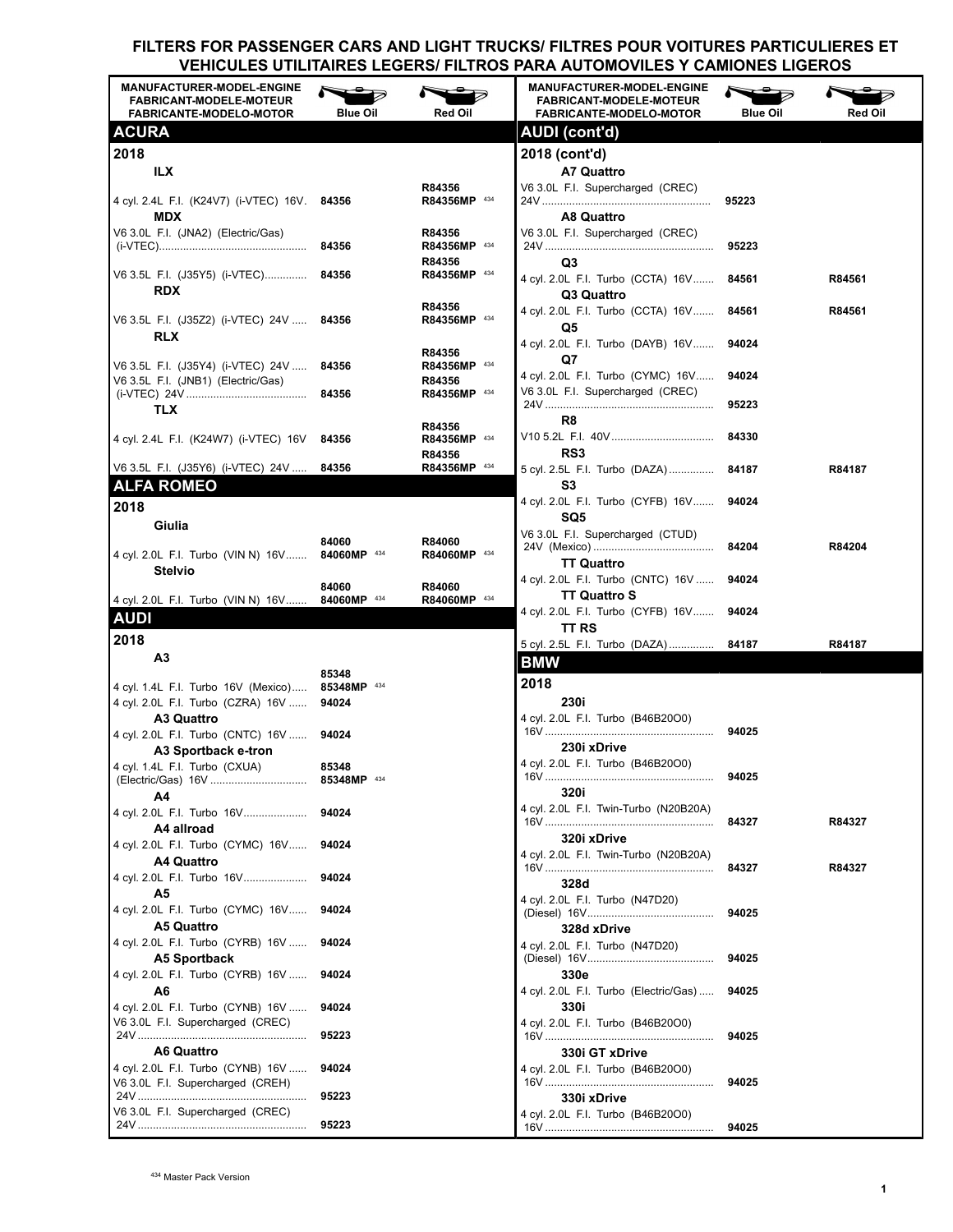| <b>MANUFACTURER-MODEL-ENGINE</b><br><b>FABRICANT-MODELE-MOTEUR</b><br><b>FABRICANTE-MODELO-MOTOR</b> | <b>Blue Oil</b> | Red Oil | <b>MANUFACTURER-MODEL-ENGINE</b><br><b>FABRICANT-MODELE-MOTEUR</b><br><b>FABRICANTE-MODELO-MOTOR</b> | <b>Blue Oil</b> | Red Oil |
|------------------------------------------------------------------------------------------------------|-----------------|---------|------------------------------------------------------------------------------------------------------|-----------------|---------|
| <b>BMW</b> (cont'd)                                                                                  |                 |         | <b>BMW</b> (cont'd)                                                                                  |                 |         |
| 2018 (cont'd)                                                                                        |                 |         | 2018 (cont'd)                                                                                        |                 |         |
| 430i                                                                                                 |                 |         | Alpina B6 xDrive Gran Coupe                                                                          |                 |         |
| 4 cyl. 2.0L F.I. Turbo (B46B20O0)                                                                    | 94025           |         | V8 4.4L F.I. Twin-Turbo (N63M20A)                                                                    | 84189           |         |
| 430i Gran Coupe                                                                                      |                 |         | Alpina B7 xDrive                                                                                     |                 |         |
| 4 cyl. 2.0L F.I. Turbo (B46B20O0)                                                                    |                 |         | V8 4.4L F.I. Twin-Turbo (N63M20A)                                                                    |                 |         |
| 430i xDrive                                                                                          | 94025           |         | M2                                                                                                   | 84189           |         |
| 4 cyl. 2.0L F.I. Turbo (B46B20O0)                                                                    |                 |         | 6 cyl. 3.0L F.I. Twin-Turbo (N55B30A)                                                                | 84327           | R84327  |
|                                                                                                      | 94025           |         |                                                                                                      | 84327           | R84327  |
| 430 xDrive Gran Coupe<br>4 cyl. 2.0L F.I. Turbo (B46B20O0)                                           |                 |         | M240i<br>6 cyl. 3.0L F.I. Turbo (B58M30O0)                                                           |                 |         |
|                                                                                                      | 94025           |         |                                                                                                      | 84327           | R84327  |
| 530e                                                                                                 |                 |         | M240i xDrive                                                                                         |                 |         |
| 4 cvl. 2.0L F.I. Turbo (B48A20BM0)                                                                   | 94025           |         | 6 cvl. 3.0L F.I. Turbo (B58M30O0)                                                                    | 84327           | R84327  |
| 530e xDrive                                                                                          |                 |         | M3                                                                                                   |                 |         |
| 4 cyl. 2.0L Turbo (B48A20M0)                                                                         |                 |         | 6 cyl. 3.0L F.I. Twin-Turbo (S55B30)                                                                 | 84327           | R84327  |
| 530i                                                                                                 | 94025           |         | M4                                                                                                   | 84327           | R84327  |
| 4 cyl. 2.0L F.I. Turbo (B46B20O0)                                                                    |                 |         | 6 cvl. 3.0L F.I. Twin-Turbo (S55B30)                                                                 | 84327           | R84327  |
|                                                                                                      | 94025           |         |                                                                                                      | 84327           | R84327  |
| 530i xDrive                                                                                          |                 |         | M550i xDrive                                                                                         |                 |         |
| 4 cyl. 2.0L F.I. Turbo (B46B20O0)                                                                    | 94025           |         | V8 4.4L F.I. Twin-Turbo (N63B44B)                                                                    | 84189           |         |
| 550i GT xDrive                                                                                       |                 |         | M6                                                                                                   |                 |         |
| V8 4.4L F.I. Twin-Turbo (N63B44B)                                                                    |                 |         | V8 4.4L F.I. Twin-Turbo (S63B44B)                                                                    |                 |         |
| 640i                                                                                                 | 84189           |         | <b>M6 Gran Coupe</b>                                                                                 | 84189           |         |
| 6 cyl. 3.0L F.I. Twin-Turbo (N55B30A)                                                                |                 |         | V8 4.4L F.I. Twin-Turbo (S63B44B)                                                                    |                 |         |
|                                                                                                      | 84327           | R84327  |                                                                                                      | 84189           |         |
| 640i Gran Coupe<br>6 cyl. 3.0L F.I. Twin-Turbo (N55B30A)                                             |                 |         | M760i xDrive<br>V12 6.0L F.I. Twin-Turbo (N74B66B)                                                   |                 |         |
|                                                                                                      | 84327           | R84327  |                                                                                                      | 84189           |         |
| 640i xDrive                                                                                          |                 |         | X1 sDrive28i                                                                                         |                 |         |
| 6 cvl. 3.0L F.I. Twin-Turbo (N55B30A)                                                                | 84327           | R84327  | 4 cyl. 2.0L F.I. Twin-Turbo (B46A20B)                                                                | 95209           |         |
| 640 xDrive Gran Coupe                                                                                |                 |         | X1 xDrive28i                                                                                         |                 |         |
| 6 cyl. 3.0L F.I. Twin-Turbo (N55B30A)                                                                |                 |         | 4 cyl. 2.0L F.I. Twin-Turbo (B46A20B)                                                                |                 |         |
| 650i                                                                                                 | 84327           | R84327  | X2 xDrive28i                                                                                         | 95209           |         |
| V8 4.4L F.I. Twin-Turbo (N63B44B)                                                                    |                 |         | 4 cyl. 2.0L F.I. Twin-Turbo (B46A20B)                                                                |                 |         |
|                                                                                                      | 84189           |         |                                                                                                      | 95209           |         |
| 650i Gran Coupe                                                                                      |                 |         | X3 xDrive30i<br>4 cyl. 2.0L F.I. Turbo (B46B20O0)                                                    |                 |         |
| V8 4.4L F.I. Twin-Turbo (N63B44B)                                                                    | 84189           |         |                                                                                                      | 94025           |         |
| 650i xDrive                                                                                          |                 |         | <b>X4 M40i</b>                                                                                       |                 |         |
| V8 4.4L F.I. Twin-Turbo (N63B44B)                                                                    | 84189           |         | 6 cyl. 3.0L F.I. Turbo (N55B30A) 24V.                                                                | 84327           | R84327  |
| 650i xDrive Gran Coupe                                                                               |                 |         | X4 xDrive28i<br>4 cyl. 2.0L F.I. Turbo (N20B20A) 16V.                                                | 84327           | R84327  |
| V8 4.4L F.I. Twin-Turbo (N63B44B)                                                                    |                 |         | X5 M                                                                                                 |                 |         |
|                                                                                                      | 84189           |         | V8 4.4L F.I. Twin-Turbo (S63R) 32V                                                                   | 84189           |         |
| 740e xDrive<br>4 cyl. 2.0L Turbo (B48A20M0)                                                          |                 |         | X5 xDrive35d                                                                                         |                 |         |
|                                                                                                      | 84189           |         | 6 cyl. 3.0L F.I. Turbo (N57D30T)                                                                     | 94025           |         |
| 750i                                                                                                 |                 |         | X5 xDrive35i                                                                                         |                 |         |
| V8 4.4L F.I. Twin-Turbo (N63B44B)                                                                    | 84189           |         | 6 cyl. 3.0L F.I. Twin-Turbo (N55B30A)                                                                | 84327           | R84327  |
| 750i xDrive                                                                                          |                 |         | X5 xDrive40e                                                                                         | 84327           | R84327  |
| V8 4.4L F.I. Twin-Turbo (N63B44B)                                                                    |                 |         | 4 cyl. 2.0L F.I. Twin-Turbo (N20B20A)                                                                |                 |         |
| Alpina B6 Gran Coupe                                                                                 | 84189           |         |                                                                                                      | 84327           | R84327  |
| V8 4.4L F.I. Twin-Turbo (N63M20A)                                                                    |                 |         | X5 xDrive50i                                                                                         |                 |         |
|                                                                                                      | 84189           |         | V8 4.4L F.I. Twin-Turbo (N63B44B)                                                                    | 84189           |         |
|                                                                                                      |                 |         |                                                                                                      |                 |         |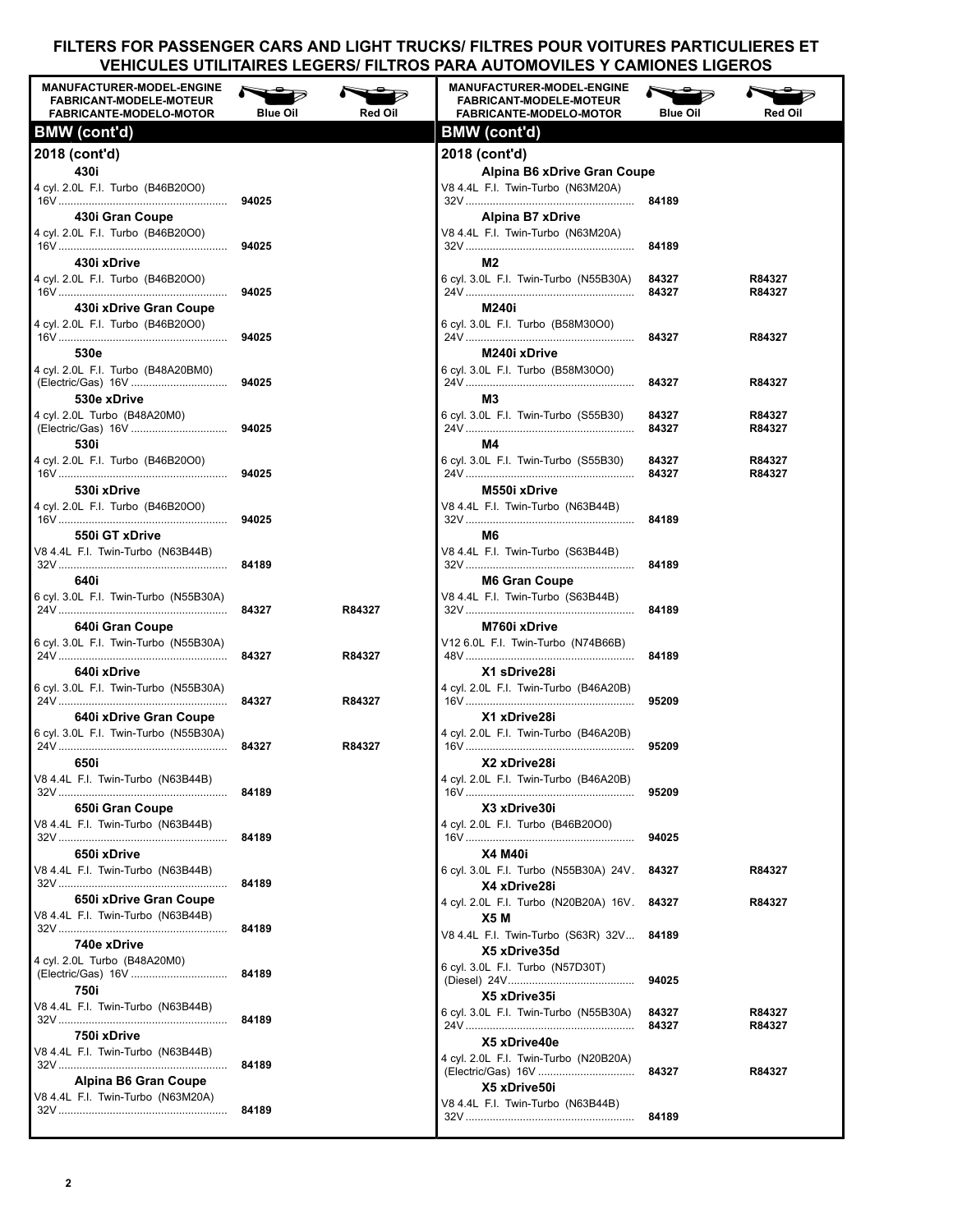| <b>MANUFACTURER-MODEL-ENGINE</b><br><b>FABRICANT-MODELE-MOTEUR</b><br><b>FABRICANTE-MODELO-MOTOR</b> | <b>Blue Oil</b>      | Red Oil                          | <b>MANUFACTURER-MODEL-ENGINE</b><br><b>FABRICANT-MODELE-MOTEUR</b><br><b>FABRICANTE-MODELO-MOTOR</b> | <b>Blue Oil</b>      | Red Oil                                |
|------------------------------------------------------------------------------------------------------|----------------------|----------------------------------|------------------------------------------------------------------------------------------------------|----------------------|----------------------------------------|
| <b>BMW</b> (cont'd)                                                                                  |                      |                                  | <b>CADILLAC (cont'd)</b>                                                                             |                      |                                        |
| 2018 (cont'd)<br>X6 M                                                                                |                      |                                  | 2018 (cont'd)<br><b>Escalade ESV</b>                                                                 |                      |                                        |
| V8 4.4L F.I. Twin-Turbo (S63R) 32V 84189<br>X6 xDrive35i                                             |                      |                                  |                                                                                                      |                      | R84502<br>R84502MP 434                 |
| 6 cyl. 3.0L Twin-Turbo (N55B30A) 24V 84327<br><b>BUICK</b>                                           |                      | R84327                           | XT5                                                                                                  |                      | R84502                                 |
| 2018                                                                                                 |                      |                                  | V6 217 3.6L F.I. (DOHC) (VIN S)  84502<br><b>XTS</b>                                                 |                      | R84502MP 434                           |
| Cascada<br>4 cyl. 98 1.6L F.I. Turbo (VIN 5) 84674                                                   |                      | R84674                           |                                                                                                      |                      | R84502<br>R84502MP 434<br>R84502       |
| <b>Enclave</b>                                                                                       | 84502                | R84502<br>R84502MP 434           | V6 217 3.6L F.I. Twin-Turbo (VIN 8) 84502<br><b>CHEVROLET</b>                                        |                      | R84502MP 434                           |
| V6 217 3.6L F.I. (VIN W)<br><b>Encore</b>                                                            |                      |                                  |                                                                                                      |                      |                                        |
|                                                                                                      | 84674 111            |                                  | 2018                                                                                                 |                      |                                        |
| 4 cyl. 83 1.4L F.I. Turbo (VIN B)                                                                    | 95109 112            | R84674 111                       | Camaro                                                                                               | 84060                | R84060                                 |
| 4 cyl. 85 1.4L F.I. Turbo (VIN M)                                                                    | 84060<br>84060MP 434 | R84060<br>R84060MP 434           | 4 cyl. 122 2.0L F.I. Turbo (VIN X)  84060MP 434                                                      |                      | R84060MP 434<br>R84502                 |
| <b>Envision</b>                                                                                      | 84060                | R84060                           | V6 217 3.6L F.I. (DOHC) (VIN S)  84502                                                               |                      | R84502MP 434                           |
| 4 cyl. 122 2.0L F.I. Turbo (VIN X)                                                                   | 84060MP 434<br>84060 | R84060MP 434<br>R84060           | V8 376 6.2L F.I. (VIN 7)                                                                             | 84060<br>84060MP 434 | R84060<br>R84060MP 434                 |
| 4 cyl. 153 2.5L F.I. (VIN A)<br>LaCrosse                                                             | 84060MP 434          | R84060MP 434                     | V8 376 6.2L F.I. Supercharged (VIN 6) 84060MP 434                                                    | 84060                | R84060<br>R84060MP 434                 |
| 4 cyl. 150 2.5L F.I. (VIN Z)                                                                         | 84060                | R84060                           | <b>City Express</b>                                                                                  |                      | R85358                                 |
|                                                                                                      |                      | R84060MP 434                     |                                                                                                      |                      | R85358MP 434                           |
| V6 217 3.6L F.I. (VIN S)<br><b>Regal Sportback</b>                                                   | 84502                | R84502<br>R84502MP 434           | Colorado                                                                                             | 84060                | R84060                                 |
|                                                                                                      | 84060                | R84060                           | 4 cyl. 153 2.5L F.I. (VIN A)  84060MP 434                                                            |                      | R84060MP 434                           |
| 4 cyl. 122 2.0L F.I. Turbo (VIN X)<br><b>Regal TourX</b>                                             | 84060MP 434          | R84060MP 434                     | V6 217 3.6L F.I. (VIN N)  84674<br>Corvette                                                          |                      | R84674                                 |
| 4 cyl. 122 2.0L F.I. Turbo (VIN X)                                                                   | 84060<br>84060MP 434 | R84060<br>R84060MP 434           | V8 376 6.2L F.I. Supercharged (VIN 6)                                                                | 84060<br>84060MP 434 | R84060<br>R84060MP 434                 |
| <b>CADILLAC</b>                                                                                      |                      |                                  | V8 376 6.2L F.I. (VIN 7) 84060MP 434                                                                 | 84060                | R84060<br>R84060MP 434                 |
| 2018                                                                                                 |                      |                                  | Cruze                                                                                                |                      |                                        |
| <b>ATS</b>                                                                                           |                      |                                  |                                                                                                      | 84060                | R84060                                 |
| 4 cyl. 122 2.0L F.I. Turbo (VIN X) 84060MP 434                                                       | 84060                | R84060<br>R84060MP 434           | 4 cyl. 85 1.4L F.I. Turbo (VIN M) 84060MP 434<br>Equinox                                             |                      | R84060MP 434                           |
| V6 217 3.6L F.I. (DOHC) (VIN S)  84502                                                               |                      | R84502<br>R84502MP 434           | 4 cyl. 91 1.5L F.I. Turbo (VIN V)  84060MP 434                                                       | 84060                | R84060<br>R84060MP 434                 |
|                                                                                                      | 84502                | R84502<br>R84502MP 434           | 4 cyl. 122 2.0L F.I. Turbo (VIN X)                                                                   | 84060<br>84060MP 434 | R84060<br>R84060MP 434                 |
| V6 217 3.6L F.I. Twin-Turbo (VIN Y)<br>CT6                                                           |                      |                                  | Express 2500 Van                                                                                     |                      | R84502                                 |
| 4 cyl. 122 2.0L F.I. Turbo (VIN X)                                                                   | 84060<br>84060MP 434 | R84060<br>R84060MP 434<br>R84502 | V6 262 4.3L F.I. (VIN P)                                                                             | 84502<br>84060       | R84502MP 434<br>R84060                 |
| V6 182 3.0L F.I. Twin-Turbo (VIN 6)                                                                  | 84502                | R84502MP 434<br>R84502           | V8 364 6.0L F.I. (VIN B) (CNG)                                                                       | 84060MP 434<br>84060 | R84060MP 434<br>R84060                 |
| V6 217 3.6L F.I. (DOHC) (VIN S)<br>CT6 Plug-In                                                       | 84502                | R84502MP 434                     | V8 364 6.0L F.I. (VIN G) (Flex-Fuel)<br>Express 3500 Van                                             | 84060MP 434          | R84060MP 434                           |
| 4 cyl. 122 2.0L F.I. Turbo (VIN X)                                                                   | 84060<br>84060MP 434 | R84060<br>R84060MP 434           | V6 262 4.3L F.I. (VIN P)                                                                             | 84502                | R84502<br>R84502MP 434                 |
| <b>CTS</b>                                                                                           |                      |                                  |                                                                                                      | 84060                | R84060                                 |
|                                                                                                      | 84060                | R84060                           | V8 364 6.0L F.I. (VIN B) (CNG)                                                                       | 84060MP 434<br>84060 | R84060MP 434<br>R84060                 |
| 4 cyl. 122 2.0L F.I. Turbo (VIN X)                                                                   | 84060MP 434          | R84060MP 434<br>R84502           | V8 364 6.0L F.I. (VIN G) (Flex-Fuel)                                                                 | 84060MP 434          | R84060MP 434                           |
| V6 217 3.6L F.I. (DOHC) (VIN S)                                                                      | 84502                | R84502MP 434<br>R84502           | Impala                                                                                               | 84060                | R84060                                 |
| V6 217 3.6L F.I. Twin-Turbo (VIN 8)                                                                  | 84502<br>84060       | R84502MP 434<br>R84060           | 4 cyl. 153 2.5L F.I. (VIN A)<br>V6 217 3.6L F.I. (VIN 3)                                             | 84060MP 434<br>84502 | R84060MP 434<br>R84502<br>R84502MP 434 |
| V8 376 6.2L F.I. Supercharged (VIN 6)<br><b>Escalade</b>                                             | 84060MP 434          | R84060MP 434                     |                                                                                                      | 84502                | R84502                                 |
| V8 376 6.2L F.I. (VIN J)                                                                             | 84502                | R84502<br>R84502MP 434           | V6 217 3.6L F.I. (VIN N)                                                                             |                      | R84502MP 434                           |

<sup>111</sup> Models equipped with a Hengst filter housing cap, using ACDelco # PF2257G. <sup>112</sup> Models equipped with a UFI filter housing cap, using ACDelco # PF2263G. 434 Master Pack Version-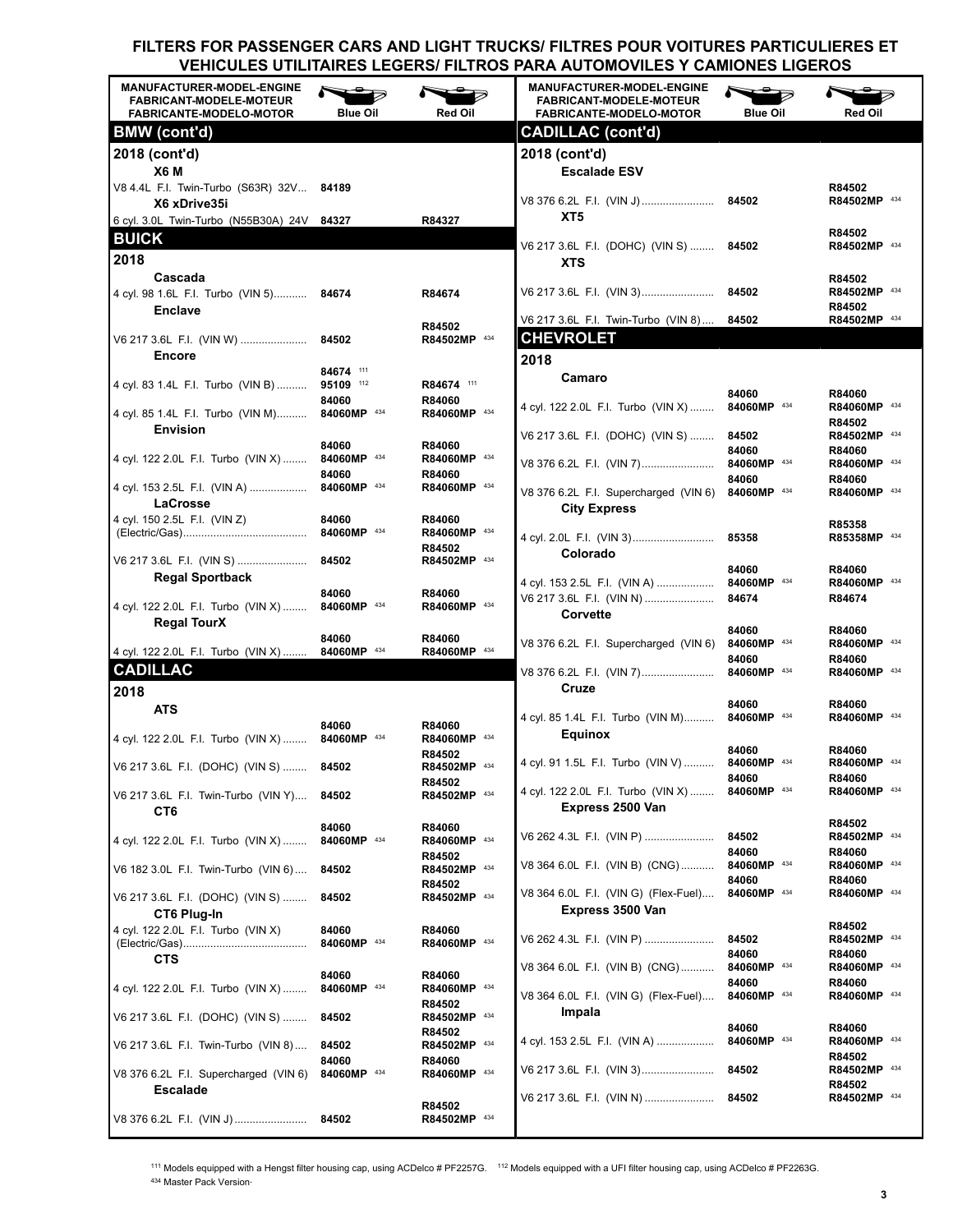| <b>MANUFACTURER-MODEL-ENGINE</b><br><b>FABRICANT-MODELE-MOTEUR</b><br><b>FABRICANTE-MODELO-MOTOR</b> | <b>Blue Oil</b>                     | <b>Red Oil</b>                       | <b>MANUFACTURER-MODEL-ENGINE</b><br><b>FABRICANT-MODELE-MOTEUR</b><br><b>FABRICANTE-MODELO-MOTOR</b> | <b>Blue Oil</b>                     | Red Oil                                |
|------------------------------------------------------------------------------------------------------|-------------------------------------|--------------------------------------|------------------------------------------------------------------------------------------------------|-------------------------------------|----------------------------------------|
| <b>CHEVROLET</b> (cont'd)                                                                            |                                     |                                      | <b>DODGE (Also See RAM)</b>                                                                          |                                     |                                        |
| 2018 (cont'd)<br>Malibu                                                                              |                                     |                                      | 2018<br>Challenger                                                                                   |                                     |                                        |
| 4 cyl. 91 1.5L F.I. Turbo (VIN T)<br>4 cyl. 110 1.8L F.I. (VIN U)                                    | 84060<br>84060MP 434<br>84674 111   | R84060<br>R84060MP 434               | V6 220 3.6L F.I. (VIN G)<br>V8 345 5.7L F.I. (VIN T) (HEMI)                                          | 94010<br>84060<br>84060MP 434       | R94010<br>R84060<br>R84060MP 434       |
|                                                                                                      | 84060<br>84060MP 434                | R84674 111<br>R84060<br>R84060MP 434 | V8 376 6.2L F.I. Supercharged (VIN 9)                                                                | 85372<br>85372MP 434                | R85372<br>R85372MP 434                 |
| 4 cyl. 122 2.0L F.I. Turbo (VIN X)<br>Silverado 1500 Pickup                                          |                                     | R84502                               | V8 392 6.4L F.I. (VIN J) (HEMI)<br>Charger                                                           | 85372<br>85372MP 434                | R85372<br>R85372MP 434                 |
| V6 262 4.3L F.I. (VIN H)                                                                             | 84502                               | R84502MP 434<br>R84502               | V6 220 3.6L F.I. (VIN G)                                                                             | 94010<br>84060                      | R94010<br>R84060                       |
|                                                                                                      |                                     | R84502MP 434<br>R84502               | V8 345 5.7L F.I. (VIN T) (HEMI)<br>V8 376 6.2L F.I. Supercharged (VIN 9)                             | 84060MP 434<br>85372                | R84060MP 434<br>R85372                 |
| V8 376 6.2L F.I. (VIN J)<br>Silverado 2500HD Pickup                                                  | 84502                               | R84502MP 434                         |                                                                                                      | 85372MP 434<br>85372                | R85372MP 434<br>R85372                 |
| V8 364 6.0L F.I. (VIN G)                                                                             | 84060<br>84060MP 434                | R84060<br>R84060MP 434               | V8 392 6.4L F.I. (VIN J) (HEMI)<br>Durango                                                           | 85372MP 434                         | R85372MP 434                           |
| V8 403 6.6L F.I. Turbo (VIN Y)<br>Silverado 3500HD Pickup                                            | 84202<br>84202MP 434                | R84202<br>R84202MP 434               | V6 220 3.6L F.I. (VIN G)<br>V8 345 5.7L F.I. (VIN T) (HEMI)                                          | 94010<br>84060<br>84060MP 434       | R94010<br>R84060<br>R84060MP 434       |
| V8 364 6.0L F.I. (VIN G)                                                                             | 84060<br>84060MP 434                | R84060<br>R84060MP 434               | V8 392 6.4L F.I. (VIN J) (HEMI)                                                                      | 85372<br>85372MP 434                | R85372<br>R85372MP 434                 |
| V8 403 6.6L F.I. Turbo (VIN Y)                                                                       | 84202                               | R84202<br>R84202MP 434               | <b>Grand Caravan</b><br>V6 220 3.6L F.I. (VIN G)                                                     | 94010                               | R94010                                 |
| Sonic                                                                                                | 84674 111                           |                                      | Journey                                                                                              | 84060                               | R84060                                 |
| 4 cyl. 83 1.4L F.I. Turbo (VIN B)                                                                    | 95109 112<br>84674 111              | R84674 111<br>R84674 111             | 4 cyl. 144 2.4L F.I. (VIN B)<br>V6 220 3.6L F.I. (VIN G)                                             | 84060MP 434<br>94010                | R84060MP 434<br>R94010                 |
| 4 cyl. 110 1.8L F.I. (VIN G) (Ecotec                                                                 | 84674 111                           | R84674 111                           | <b>FIAT</b><br>2018                                                                                  |                                     |                                        |
| Spark                                                                                                |                                     |                                      | 124 Spider                                                                                           |                                     |                                        |
| 4 cyl. 85 1.4L F.I. (VIN A)  84060MP 434<br>Suburban                                                 | 84060                               | R84060<br>R84060MP 434               | 4 cyl. 83 1.4L F.I. Turbo 16V 84341<br>500<br>4 cyl. 83 1.4L F.I. Turbo 16V 84341                    |                                     |                                        |
| Suburban 3500HD                                                                                      |                                     | R84502<br>R84502MP 434               | 500L                                                                                                 | 84341                               |                                        |
| Tahoe                                                                                                | 84060                               | R84060<br>R84060MP 434               | 4 cyl. 83 1.4L F.I. Turbo (SOHC) (VIN<br>500X                                                        | 84341                               |                                        |
| V8 325 5.3L F.I. (VIN C)<br><b>Traverse</b>                                                          | 84502                               | R84502<br>R84502MP 434               | 4 cyl. 83 1.4L F.I. Turbo (SOHC) (VIN<br>4 cyl. 144 2.4L F.I. (SOHC) (VIN T)                         | 84341<br>84060                      | R84060                                 |
| 4 cyl. 2.0L F.I. Turbo (VIN X)                                                                       | 84060<br>84060MP 434                | R84060<br>R84060MP 434               | <b>FORD</b>                                                                                          | 84060MP 434                         | R84060MP 434                           |
| V6 217 3.6L F.I. (VIN W)                                                                             | 84502                               | R84502<br>R84502MP 434               | 2018<br><b>C-Max Energi</b>                                                                          |                                     |                                        |
| Trax<br>4 cyl. 83 1.4L F.I. Turbo (VIN B)<br>4 cyl. 110 1.8L F.I. (VIN G) (Mexico)                   | 84674 111<br>95109 112<br>84674 111 | R84674 111<br>R84674 111             | 4 cyl. 122 2.0L F.I. (VIN U)<br>C-Max Hybrid<br>4 cyl. 122 2.0L F.I. (VIN U)                         | 85348<br>85348MP 434<br>85348       | R85348<br>R85348MP 434<br>R85348       |
| Volt<br>4 cyl. 91 1.5L F.I. (VIN 5)                                                                  | 84060                               | R84060                               | <b>E-350 Super Duty Econoline</b>                                                                    | 85348MP 434                         | R85348MP 434                           |
| <b>CHRYSLER</b>                                                                                      | 84060MP 434                         | R84060MP 434                         |                                                                                                      | 85372                               | R85372                                 |
| 2018                                                                                                 |                                     |                                      | V8 379 6.2L  F.I. (VIN 6) (Flex-Fuel)<br>V10 415 6.8L F.I. (VIN S)                                   | 85372MP 434<br>85372<br>85372MP 434 | R85372MP 434<br>R85372<br>R85372MP 434 |
| 300<br>V6 220 3.6L F.I. (VIN G)                                                                      | 94010                               | R94010                               | <b>EcoSport</b>                                                                                      | 85348                               | R85348                                 |
| V8 345 5.7L F.I. (VIN T)                                                                             | 84060<br>84060MP 434                | R84060<br>R84060MP 434               | 3 cyl. 61 1.0L F.I. Turbo (VIN E)                                                                    | 85348MP 434<br>85348                | R85348MP 434<br>R85348                 |
| Pacifica<br>V6 220 3.6L F.I. (VIN G)<br>V6 220 3.6L F.I. (VIN 7) (Electric/Gas)                      | 94010<br>94010                      | R94010<br>R94010                     | 4 cyl. 122 2.0L F.I. (VIN L)                                                                         | 85348MP 434                         | R85348MP 434                           |

111 Models equipped with a Hengst filter housing cap, using ACDelco # PF2257G. 112 Models equipped with a UFI filter housing cap, using ACDelco # PF2263G. 434 Master Pack Version

**4**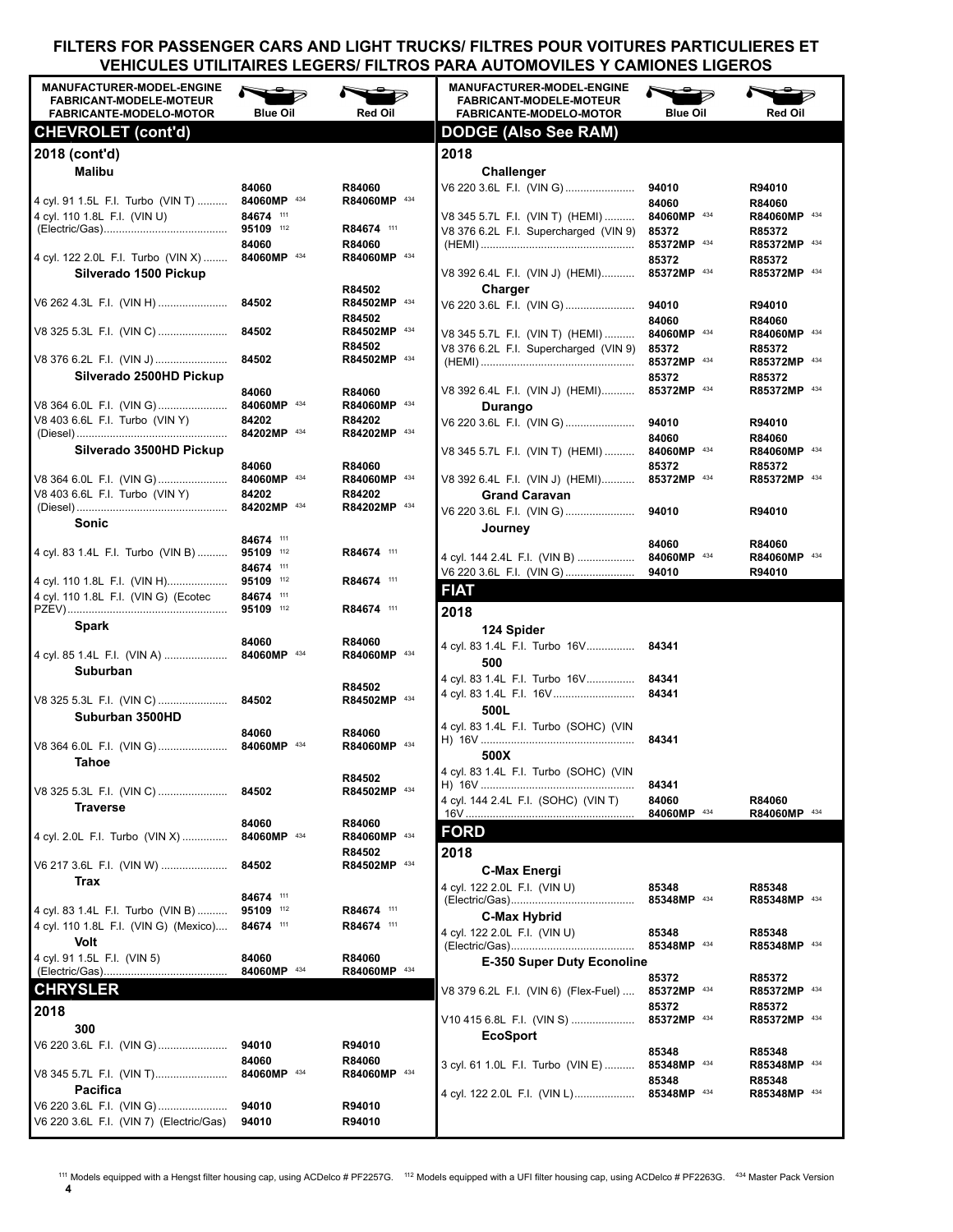| <b>MANUFACTURER-MODEL-ENGINE</b><br><b>FABRICANT-MODELE-MOTEUR</b><br><b>FABRICANTE-MODELO-MOTOR</b> | <b>Blue Oil</b>               | Red Oil                          | <b>MANUFACTURER-MODEL-ENGINE</b><br><b>FABRICANT-MODELE-MOTEUR</b><br><b>FABRICANTE-MODELO-MOTOR</b> | <b>Blue Oil</b>                     | <b>Red Oil</b>                         |
|------------------------------------------------------------------------------------------------------|-------------------------------|----------------------------------|------------------------------------------------------------------------------------------------------|-------------------------------------|----------------------------------------|
| FORD (cont'd)                                                                                        |                               |                                  | <b>FORD (cont'd)</b>                                                                                 |                                     |                                        |
| 2018 (cont'd)                                                                                        |                               |                                  | 2018 (cont'd)                                                                                        |                                     |                                        |
| Edge                                                                                                 |                               |                                  | Fiesta (cont'd)                                                                                      |                                     |                                        |
| 4 cyl. 122 2.0L  F.I. Turbo (VIN 9)<br>V6 164 2.7L F.I. Twin-Turbo (VIN P)                           | 85348<br>85348MP 434<br>94103 | R85348<br>R85348MP 434           | 4 cyl. 97 1.6L F.I. (VIN J)  85348MP 434                                                             | 85348<br>85348                      | R85348<br>R85348MP 434<br>R85348       |
| <b>Escape</b>                                                                                        | 84502                         | R84502<br>R84502MP 434           | 4 cyl. 97 1.6L F.I. Turbo (VIN X)  85348MP 434<br>Flex                                               |                                     | R85348MP 434<br>R84045 505             |
| 4 cyl. 91 1.5L F.I. Turbo (VIN D)                                                                    | 85348<br>85348MP 434<br>85348 | R85348<br>R85348MP 434<br>R85348 |                                                                                                      | 84045 452                           | R84045MP 519<br>R84502<br>R84502MP 434 |
| 4 cyl. 122 2.0L F.I. Turbo (VIN 9)                                                                   | 85348MP 434<br>85348          | R85348MP 434<br>R85348           | V6 213 3.5L F.I. Twin-Turbo (VIN T) 84502                                                            |                                     | R84502<br>R84502MP 434                 |
| 4 cyl. 152 2.5L F.I. (VIN 7)<br><b>Expedition</b>                                                    | 85348MP 434                   | R85348MP 434                     | <b>Focus</b>                                                                                         | 85348                               | R85348                                 |
|                                                                                                      |                               | R84502                           | 3 cyl. 61 1.0L F.I. Turbo (VIN E)                                                                    | 85348MP 434                         | R85348MP 434                           |
| V6 213 3.5L F.I. Twin-Turbo (VIN T) 84502<br><b>Explorer</b>                                         |                               | R84502MP 434                     | 4 cyl. 122 2.0L F.I. Turbo (VIN 9)                                                                   | 85348<br>85348MP 434<br>85348       | R85348<br>R85348MP 434<br>R85348       |
| 4 cyl. 140 2.3L F.I. Turbo (VIN H)                                                                   | 85348<br>85348MP 434          | R85348<br>R85348MP 434<br>R84502 | 4 cyl. 122 2.0L F.I. (VIN 2) (Duratec)<br>4 cyl. 140 2.3L F.I. Turbo (DOHC)                          | 85348MP 434<br>85348                | R85348MP 434<br>R85348                 |
| V6 213 3.5L F.I. Twin-Turbo (VIN T) 84502                                                            |                               | R84502MP 434<br>R84502           | <b>Fusion</b>                                                                                        | 85348MP 434                         | R85348MP 434                           |
| V6 213 3.5L F.I. (VIN 8) 84502                                                                       |                               | R84502MP 434                     |                                                                                                      | 85348                               | R85348                                 |
| F-150 Pickup<br>V6 164 2.7L F.I. Twin-Turbo (VIN P)                                                  | 94103                         |                                  | 4 cyl. 91 1.5L F.I. Turbo (VIN D)<br>4 cyl. 122 2.0L F.I. Turbo (VIN 9)                              | 85348MP 434<br>85348<br>85348MP 434 | R85348MP 434<br>R85348<br>R85348MP 434 |
| V6 204 3.3L   F.I.   (VIN B)                                                                         | 84502                         | R84502<br>R84502MP 434           | 4 cyl. 152 2.5L F.I. (VIN 7)                                                                         | 85348<br>85348MP 434                | R85348<br>R85348MP 434                 |
| V6 213 3.5L F.I. Twin-Turbo (VIN G)                                                                  | 84502                         | R84502<br>R84502MP 434<br>R84502 | V6 164 2.7L F.I. Twin-Turbo (VIN P)<br><b>Fusion Energi</b>                                          | 94103                               |                                        |
|                                                                                                      | 84502                         | R84502MP 434<br>R84502           | 4 cyl. 122 2.0L F.I. (VIN U)                                                                         | 85348                               | R85348<br>R85348MP 434                 |
| V8 302 5.0L F.I. (VIN 5)<br>F-250 Super Duty Pickup                                                  | 84502                         | R84502MP 434                     | <b>Fusion Hybrid</b><br>4 cyl. 122 2.0L F.I. (VIN U)                                                 | 85348                               | R85348                                 |
| V8 379 6.2L F.I. (VIN 6)                                                                             | 85372<br>85372MP 434          | R85372<br>R85372MP 434           | Mustang                                                                                              |                                     | R85348MP 434                           |
| V8 406 6.7L F.I. Turbo (VIN T)                                                                       | 84151                         | R84151<br>R84151MP 434           | 4 cyl. 140 2.3L F.I. Turbo (VIN H) 85348MP 434                                                       | 85348                               | R85348<br>R85348MP 434                 |
| F-350 Super Duty Pickup                                                                              |                               |                                  |                                                                                                      |                                     | R84502<br>R84502MP 434                 |
| V8 379 6.2L F.I. (VIN 6) 85372MP 434                                                                 | 85372                         | R85372<br>R85372MP 434           |                                                                                                      |                                     |                                        |
| V8 406 6.7L F.I. Turbo (VIN T)                                                                       |                               | R84151                           | <b>Police Interceptor Sedan</b>                                                                      |                                     |                                        |
| F-450 Super Duty Chassis Cab                                                                         | 84151                         | R84151MP 434                     | V6 213 3.5L F.I. (VIN 8)                                                                             | 84502                               | R84502<br>R84502MP 434                 |
|                                                                                                      | 85372                         | R85372                           |                                                                                                      |                                     | R84502                                 |
| V8 379 6.2L   F.I.   (VIN 6)                                                                         | 85372MP 434                   | R85372MP 434<br>R84151           | V6 213 3.5L F.I. Twin-Turbo (VIN T)                                                                  | 84502                               | R84502MP 434<br>R84502                 |
| V8 406 6.7L F.I. Turbo (Diesel)                                                                      | 84151<br>85372                | R84151MP 434<br>R85372           | V6 227 3.7L F.I. (VIN K)<br><b>Police Interceptor Utility</b>                                        | 84502                               | R84502MP 434                           |
| V10 415 6.8L F.I. (VIN Y)<br>F-450 Super Duty Pickup                                                 | 85372MP 434                   | R85372MP 434                     | V6 213 3.5L F.I. Twin-Turbo (VIN T)                                                                  | 84502                               | R84502<br>R84502MP 434                 |
| V8 406 6.7L F.I. Turbo (Diesel)                                                                      | 84151                         | R84151<br>R84151MP 434           | V6 227 3.7L F.I. (VIN R)<br><b>Special Service Police Sedan</b>                                      | 84502                               | R84502<br>R84502MP 434                 |
| <b>F53 Stripped Chassis</b>                                                                          | 85372                         | R85372                           |                                                                                                      | 85348                               | R85348                                 |
| V10 415 6.8L F.I. (VIN Y)<br>F-550 Super Duty Chassis Cab                                            | 85372MP 434                   | R85372MP 434                     | 4 cyl. 122 2.0L F.I. Turbo (VIN 9)<br>Taurus                                                         | 85348MP 434                         | R85348MP 434                           |
|                                                                                                      |                               | R84151                           |                                                                                                      | 85348                               | R85348                                 |
| V8 406 6.7L F.I. Turbo (Diesel)<br><b>F59 Stripped Chassis</b>                                       | 84151                         | R84151MP 434                     | 4 cyl. 122 2.0L F.I. Turbo (VIN 9)<br>V6 164 2.7L F.I. Twin-Turbo (VIN P)                            | 85348MP 434<br>94103                | R85348MP 434                           |
| V10 415 6.8L F.I. (VIN Y)<br>Fiesta                                                                  | 85372<br>85372MP 434          | R85372<br>R85372MP 434           | V6 204 3.3L F.I. (VIN B)                                                                             | 84502                               | R84502<br>R84502MP 434<br>R84502       |
| 3 cyl. 61 1.0L F.I. Turbo (VIN E)                                                                    | 85348<br>85348MP 434          | R85348<br>R85348MP 434           | V6 213 3.5L F.I. (VIN 8)                                                                             | 84502                               | R84502MP 434                           |

434 Master Pack Version 452 Limited to existing inventory, when depleted use 84502. 505 Limited to existing inventory, when depleted use R84502. <sup>519</sup> Master Pack Version; Limited to existing inventory, when depleted use R84502MP.

**5**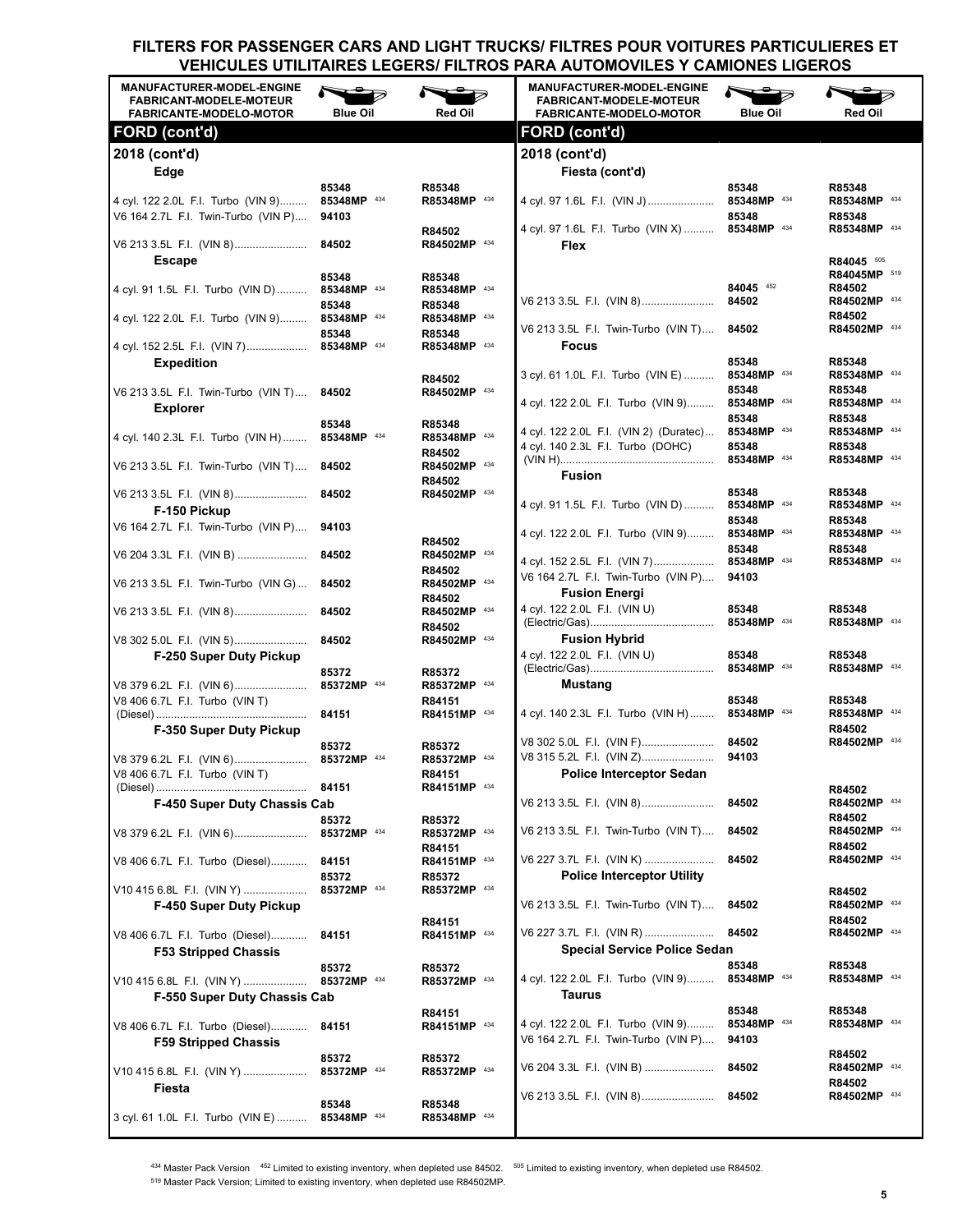| <b>MANUFACTURER-MODEL-ENGINE</b><br><b>FABRICANT-MODELE-MOTEUR</b><br><b>FABRICANTE-MODELO-MOTOR</b> | <b>Blue Oil</b>      | Red Oil                              | <b>MANUFACTURER-MODEL-ENGINE</b><br><b>FABRICANT-MODELE-MOTEUR</b><br><b>FABRICANTE-MODELO-MOTOR</b> | <b>Blue Oil</b>               | Red Oil                          |
|------------------------------------------------------------------------------------------------------|----------------------|--------------------------------------|------------------------------------------------------------------------------------------------------|-------------------------------|----------------------------------|
| FORD (cont'd)                                                                                        |                      |                                      | GMC (cont'd)                                                                                         |                               |                                  |
| 2018 (cont'd)                                                                                        |                      |                                      | 2018 (cont'd)                                                                                        |                               |                                  |
| <b>Transit Connect</b>                                                                               |                      |                                      | Canyon                                                                                               |                               |                                  |
| 4 cyl. 152 2.5L F.I. (VIN 7) 85348MP 434<br>Transit-150                                              | 85348                | R85348<br>R85348MP 434<br>R84045 505 | 4 cyl. 153 2.5L F.I. (VIN A)<br>V6 217 3.6L F.I. (VIN N)<br>Savana 2500 Van                          | 84060<br>84060MP 434<br>84674 | R84060<br>R84060MP 434<br>R84674 |
|                                                                                                      |                      | R84045MP 519                         |                                                                                                      |                               | R84502                           |
| 5 cyl. 195 3.2L F.I. Turbo (VIN V)                                                                   | 84045 452<br>84502   | R84502<br>R84502MP 434<br>R84502     | V6 262 4.3L F.I. (VIN P)                                                                             | 84502<br>84060                | R84502MP 434<br>R84060           |
| V6 213 3.5L F.I. Twin-Turbo (VIN G)                                                                  | 84502                | R84502MP 434                         | V8 364 6.0L F.I. (VIN G)                                                                             | 84060MP 434<br>84060          | R84060MP 434<br>R84060           |
|                                                                                                      |                      | R84502<br>R84502MP 434               | V8 364 6.0L F.I. (VIN B) (CNG)<br>Savana 3500 Van                                                    | 84060MP 434                   | R84060MP 434                     |
| Transit-250                                                                                          |                      |                                      |                                                                                                      |                               | R84502                           |
|                                                                                                      |                      | R84045 505                           | V6 262 4.3L F.I. (VIN P)                                                                             | 84502                         | R84502MP 434                     |
| 5 cyl. 195 3.2L F.I. Turbo (VIN V)                                                                   | 84045 452            | R84045MP 519<br>R84502               | V8 364 6.0L F.I. (VIN G)                                                                             | 84060<br>84060MP 434          | R84060<br>R84060MP 434           |
|                                                                                                      | 84502                | R84502MP 434                         |                                                                                                      | 84060                         | R84060                           |
| V6 213 3.5L F.I. Twin-Turbo (VIN G)                                                                  | 84502                | R84502<br>R84502MP 434<br>R84502     | V8 364 6.0L F.I. (VIN B) (CNG)<br>Sierra 1500 Pickup                                                 | 84060MP 434                   | R84060MP 434                     |
| V6 227 3.7L F.I. (VIN M)                                                                             | 84502                | R84502MP 434                         | V6 262 4.3L F.I. (VIN H)                                                                             | 84502                         | R84502<br>R84502MP 434           |
| Transit-350                                                                                          |                      | R84045 505                           |                                                                                                      |                               | R84502                           |
|                                                                                                      |                      | R84045MP 519                         | V8 325 5.3L F.I. (VIN C)                                                                             | 84502                         | R84502MP 434<br>R84502           |
| 5 cyl. 195 3.2L F.I. Turbo (VIN V)                                                                   | 84045 452<br>84502   | R84502<br>R84502MP 434<br>R84502     | V8 376 6.2L F.I. (VIN J)<br>Sierra 2500HD Pickup                                                     | 84502                         | R84502MP 434                     |
| V6 213 3.5L F.I. Twin-Turbo (VIN G)                                                                  | 84502                | R84502MP 434                         |                                                                                                      | 84060                         | R84060                           |
| V6 227 3.7L F.I. (VIN M)                                                                             | 84502                | R84502<br>R84502MP 434               | V8 364 6.0L F.I. (VIN G)<br>V8 403 6.6L F.I. Turbo (VIN Y)                                           | 84060MP 434<br>84202          | R84060MP 434<br>R84202           |
| Transit-350HD                                                                                        |                      |                                      |                                                                                                      | 84202MP 434                   | R84202MP 434                     |
|                                                                                                      |                      | R84045 505<br>R84045MP 519           | Sierra 3500HD Pickup                                                                                 | 84060                         | R84060                           |
| 5 cyl. 195 3.2L F.I. Turbo (VIN V)                                                                   | 84045 452            | R84502                               | V8 364 6.0L F.I. (VIN G)                                                                             | 84060MP 434                   | R84060MP 434                     |
|                                                                                                      | 84502                | R84502MP 434                         | V8 403 6.6L F.I. Turbo (VIN Y)                                                                       | 84202                         | R84202<br>R84202MP 434           |
| V6 213 3.5L F.I. Twin-Turbo (VIN G) 84502                                                            |                      | R84502<br>R84502MP 434               | Terrain                                                                                              |                               |                                  |
| V6 227 3.7L F.I. (VIN M)                                                                             | 84502                | R84502<br>R84502MP 434               | 4 cyl. 91 1.5L F.I. Turbo (VIN V)                                                                    | 84060<br>84060MP 434          | R84060<br>R84060MP 434           |
| <b>FREIGHTLINER</b>                                                                                  |                      |                                      |                                                                                                      | 84060                         | R84060                           |
| 2018                                                                                                 |                      |                                      | 4 cyl. 122 2.0L F.I. Turbo (VIN X)  84060MP 434<br>Yukon                                             |                               | R84060MP 434                     |
| Sprinter 2500                                                                                        |                      |                                      |                                                                                                      |                               | R84502                           |
| V6 3.0L F.I. Turbo (OM642) (Diesel)                                                                  | 84062                |                                      | V8 325 5.3L F.I. (VIN C)                                                                             | 84502                         | R84502MP 434                     |
| Sprinter 3500<br>V6 3.0L F.I. Turbo (OM642) (Diesel)                                                 | 84062                |                                      | V8 376 6.2L F.I. (VIN J)                                                                             | 84502                         | R84502<br>R84502MP 434           |
| <b>GENESIS</b>                                                                                       |                      |                                      | <b>Yukon XL</b>                                                                                      |                               |                                  |
| 2018                                                                                                 |                      |                                      | V8 325 5.3L F.I. (VIN C)                                                                             | 84502                         | R84502<br>R84502MP 434           |
| G80                                                                                                  |                      |                                      | V8 376 6.2L F.I. (VIN J)                                                                             | 84502                         | R84502                           |
| V6 3.3L F.I. Twin-Turbo (VIN B) 24V<br>V6 3.8L F.I. (VIN E) 24V                                      | 85237<br>94033       |                                      | <b>HONDA</b>                                                                                         |                               | R84502MP 434                     |
| V8 5.0L F.I. (VIN F) 32V                                                                             | 94067                |                                      | 2018                                                                                                 |                               |                                  |
| G90                                                                                                  |                      |                                      | <b>Accord</b>                                                                                        |                               |                                  |
| V6 3.3L F.I. Twin-Turbo (VIN A) 24V<br>V8 5.0L F.I. (DOHC) (VIN H) 32V                               | 85237<br>94067       |                                      | 4 cyl. 1.5L F.I. Turbo (L15BE) (VTEC)                                                                |                               | R84356                           |
| <b>GMC</b>                                                                                           |                      |                                      | 4 cyl. 2.0L F.I. (LFA1) (Electric/Gas)                                                               | 84356                         | R84356MP 434<br>R84356           |
| 2018                                                                                                 |                      |                                      |                                                                                                      | 84356                         | R84356MP 434                     |
| Acadia                                                                                               |                      |                                      | 4 cyl. 2.0L F.I. Turbo (K20C4) (VTEC)                                                                | 84356                         | R84356<br>R84356MP 434           |
| 4 cyl. 153 2.5L F.I. (VIN A)                                                                         | 84060<br>84060MP 434 | R84060<br>R84060MP 434               | Civic                                                                                                |                               |                                  |
| V6 217 3.6L F.I. (VIN S)                                                                             | 84502                | R84502<br>R84502MP 434               | 4 cyl. 1.5L F.I. Turbo (L15B7) (VTEC)                                                                | 84356                         | R84356<br>R84356MP 434           |
|                                                                                                      |                      |                                      | 4 cyl. 2.0L F.I. (K20C2) (i-VTEC) 16V                                                                | 84356                         | R84356<br>R84356MP 434           |

<sup>434</sup> Master Pack Version <sup>452</sup> Limited to existing inventory, when depleted use 84502. <sup>505</sup> Limited to existing inventory, when depleted use R84502.<br><sup>519</sup> Master Pack Version; Limited to existing inventory, when depleted

**6**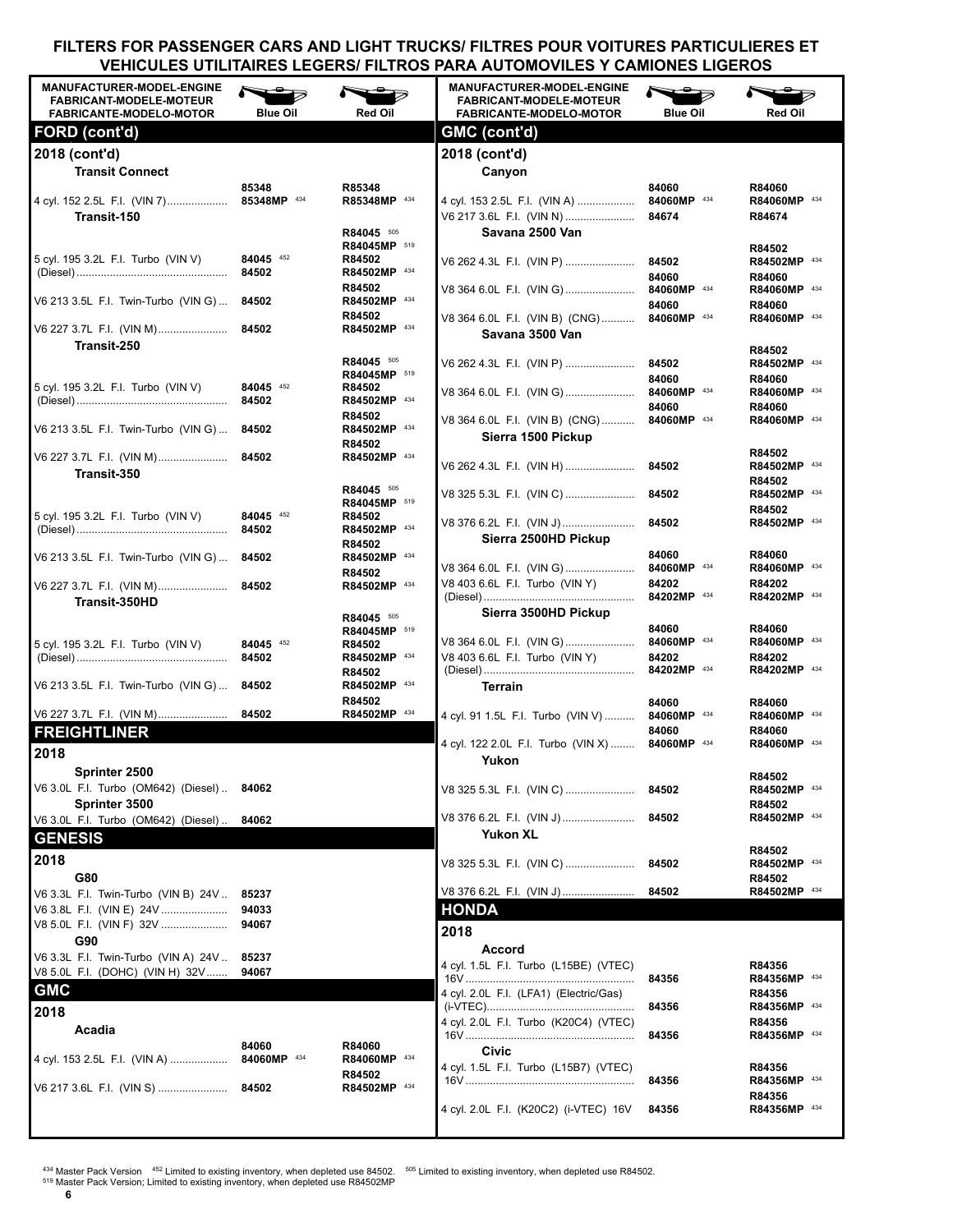| <b>MANUFACTURER-MODEL-ENGINE</b><br><b>FABRICANT-MODELE-MOTEUR</b><br><b>FABRICANTE-MODELO-MOTOR</b> | <b>Blue Oil</b>      | Red Oil                | <b>MANUFACTURER-MODEL-ENGINE</b><br><b>FABRICANT-MODELE-MOTEUR</b><br><b>FABRICANTE-MODELO-MOTOR</b> | <b>Blue Oil</b>      | Red Oil                |
|------------------------------------------------------------------------------------------------------|----------------------|------------------------|------------------------------------------------------------------------------------------------------|----------------------|------------------------|
| <b>HONDA</b> (cont'd)                                                                                |                      |                        | <b>HYUNDAI</b> (cont'd)                                                                              |                      |                        |
| 2018 (cont'd)                                                                                        |                      |                        | 2018 (cont'd)                                                                                        |                      |                        |
| Civic (cont'd)                                                                                       |                      |                        | <b>Santa Fe XL</b>                                                                                   |                      |                        |
| 4 cyl. 2.0L F.I. Turbo (K20C2) (VTEC)                                                                |                      | R84356                 | V6 3.3L F.I. (VIN F) 24V (Canada)                                                                    | 84050                | R84050                 |
|                                                                                                      | 84356                | R84356MP 434           | Sonata                                                                                               |                      |                        |
| Clarity                                                                                              |                      |                        |                                                                                                      | 85334                |                        |
| 4 cyl. 1.5L F.I. (Electric/Gas) (VTEC)                                                               | 84356                | R84356<br>R84356MP 434 | 4 cyl. 1.6L F.I. Turbo (DOHC) (VIN A)                                                                | 85334MP 434<br>95459 | R85334<br>R85334MP 434 |
| <b>CR-V</b>                                                                                          |                      |                        |                                                                                                      | 85334                |                        |
| 4 cyl. 1.5L F.I. Turbo (L15BE) (VTEC)                                                                |                      | R84356                 | 4 cyl. 2.0L F.I. Turbo (DOHC) (VIN B)                                                                | 85334MP 434          | R85334                 |
|                                                                                                      | 84356                | R84356MP 434           |                                                                                                      | 95459                | R85334MP 434           |
|                                                                                                      |                      | R84356                 |                                                                                                      | 85334<br>85334MP 434 |                        |
| 4 cyl. 2.4L  F.I. (K24W9) (i-VTEC) 16V                                                               | 84356                | R84356MP 434           | 4 cyl. 2.4L F.I. (DOHC) (VIN F) 16V                                                                  | 95459                | R85334<br>R85334MP 434 |
| Fit                                                                                                  |                      |                        | Sonata Hybrid                                                                                        |                      |                        |
| 4 cyl. 1.5L F.I. (L15B1) (i-VTEC) 16V. 84356                                                         |                      | R84356<br>R84356MP 434 |                                                                                                      | 85334                |                        |
| <b>HR-V</b>                                                                                          |                      |                        | 4 cyl. 2.0L F.I. (VIN 1) (Electric/Gas)                                                              | 85334MP 434          | R85334                 |
|                                                                                                      |                      | R84356                 |                                                                                                      | 95459                | R85334MP 434           |
| 4 cyl. 1.8L F.I. (R18Z9) (i-VTEC) 16V. 84356                                                         |                      | R84356MP 434           | Sonata Plug-In Hybrid                                                                                |                      |                        |
| Odyssey                                                                                              |                      |                        | 4 cyl. 2.0L F.I. (VIN 2) (Electric/Gas)                                                              | 85334<br>85334MP 434 | R85334                 |
|                                                                                                      |                      | R84356                 |                                                                                                      | 95459                | R85334MP 434           |
| V6 3.5L F.I. (J35Y7) (i-VTEC) 24V  84356                                                             |                      | R84356MP 434           | <b>Tucson</b>                                                                                        |                      |                        |
| <b>Pilot</b>                                                                                         |                      |                        |                                                                                                      | 85334                |                        |
|                                                                                                      |                      | R84356<br>R84356MP 434 |                                                                                                      | 85334MP 434          | R85334                 |
| V6 3.5L F.I. (J35Y6) (i-VTEC) 24V  84356                                                             |                      |                        | 4 cyl. 1.6L F.I. Turbo (VIN 2) 16V                                                                   | 95459                | R85334MP 434           |
| <b>Ridgeline</b>                                                                                     |                      | R84356                 |                                                                                                      | 85334<br>85334MP 434 | R85334                 |
| V6 3.5L F.I. (J35Y6) (i-VTEC) 24V  84356                                                             |                      | R84356MP 434           | 4 cyl. 2.0L F.I. (VIN 4) 16V                                                                         | 95459                | R85334MP 434           |
| <b>HYUNDAI</b>                                                                                       |                      |                        | <b>Veloster</b>                                                                                      |                      |                        |
| 2018                                                                                                 |                      |                        |                                                                                                      | 85334                |                        |
| <b>Accent</b>                                                                                        |                      |                        | 4 cyl. 1.6L F.I. (DOHC) (VIN D) 16V                                                                  | 85334MP 434<br>95459 | R85334<br>R85334MP 434 |
|                                                                                                      | 85334                |                        | 4 cyl. 1.6L F.I. Turbo (DOHC) (VIN E)                                                                | 85334                | R85334                 |
|                                                                                                      | 85334MP 434          | R85334                 |                                                                                                      | 85334MP 434          | R85334MP 434           |
| 4 cyl. 1.6L F.I. (VIN 3) 16V                                                                         | 95459                | R85334MP 434           | <b>INFINITI</b>                                                                                      |                      |                        |
| Azera                                                                                                |                      |                        | 2018                                                                                                 |                      |                        |
| V6 3.3L  F.I.  (VIN G)  24V…………………                                                                   | 84050                | R84050                 |                                                                                                      |                      |                        |
| <b>Elantra</b>                                                                                       |                      |                        | Q50<br>4 cyl. 2.0L F.I. Turbo 16V                                                                    | 95515                |                        |
|                                                                                                      | 85334<br>85334MP 434 | R85334                 | V6 3.0L F.I. Twin-Turbo (VR30DDTT)                                                                   |                      | R85358                 |
| 4 cyl. 1.4L F.I. Turbo (VIN A) 16V                                                                   | 85334                | R85334MP 434<br>R85334 |                                                                                                      | 85358                | R85358MP 434           |
| 4 cyl. 1.6L F.I. Turbo (VIN B) 16V                                                                   | 85334MP 434          | R85334MP 434           |                                                                                                      |                      | R85358                 |
|                                                                                                      | 85334                | R85334                 | V6 3.5L F.I. (VQ35HR) (Electric/Gas)                                                                 | 85358                | R85358MP 434           |
| 4 cyl. 2.0L  F.I.  (VIN F)  16V                                                                      | 85334MP 434          | R85334MP 434           | Q60                                                                                                  |                      |                        |
| <b>Elantra GT</b>                                                                                    |                      |                        | 4 cyl. 2.0L F.I. Turbo 16V<br>V6 3.0L F.I. Twin-Turbo (VR30DDTT)                                     | 95515                |                        |
| 4 cyl. 1.6L F.I. Turbo (DOHC) (VIN C)                                                                | 85334<br>85334MP 434 | R85334                 |                                                                                                      | 85358                | R85358<br>R85358MP 434 |
|                                                                                                      | 95459                | R85334MP 434           | Q70                                                                                                  |                      |                        |
|                                                                                                      | 85334                |                        |                                                                                                      |                      | R85358                 |
|                                                                                                      | 85334MP 434          | R85334                 | V6 3.5L F.I. (VQ35HR) (Electric/Gas)                                                                 | 85358                | R85358MP 434           |
| 4 cyl. 2.0L F.I. (DOHC) (VIN E) 16V                                                                  | 95459                | R85334MP 434           |                                                                                                      |                      | R85358                 |
| loniq                                                                                                |                      |                        | V6 3.7L F.I. (VQ37VHR)                                                                               | 85358                | R85358MP 434           |
| 4 cyl. 1.6L F.I. (VIN C) (Electric/Gas)                                                              | 85334<br>85334MP 434 | R85334<br>R85334MP 434 | V8 5.6L F.I. (VK56VD)                                                                                | 84356                | R84356<br>R84356MP 434 |
| Kona                                                                                                 |                      |                        | Q70L                                                                                                 |                      |                        |
|                                                                                                      | 85334                | R85334                 |                                                                                                      |                      | R85358                 |
| 4 cyl. 1.6L F.I. Turbo (VIN 5) 16V                                                                   | 85334MP 434          | R85334MP 434           | V6 3.7L F.I. (VQ37VHR)                                                                               | 85358                | R85358MP 434           |
|                                                                                                      | 85334                | R85334                 |                                                                                                      |                      | R84356                 |
|                                                                                                      | 85334MP 434          | R85334MP 434           | V8 5.6L F.I. (VK56VD)<br>QX30                                                                        | 84356                | R84356MP 434           |
| Santa Fe                                                                                             |                      |                        | 4 cyl. 2.0L F.I. Turbo (VIN C) 16V                                                                   | 95515                |                        |
| 4 cyl. 2.0L F.I. Turbo (DOHC) (VIN A)                                                                | 85334<br>85334MP 434 | R85334                 | QX60                                                                                                 |                      |                        |
|                                                                                                      | 95459                | R85334MP 434           | 4 cyl. 2.5L F.I. Supercharged                                                                        |                      | R85358                 |
|                                                                                                      | 85334                |                        | (QR25DER) (Electric/Gas)                                                                             | 85358                | R85358MP 434           |
|                                                                                                      | 85334MP 434          | R85334<br>R85334MP 434 |                                                                                                      |                      | R85358                 |
| 4 cyl. 2.4L F.I. (DOHC) (VIN B) 16V<br>V6 3.3L F.I. (DOHC) (VIN F) 24V                               | 95459<br>84050       | R84050                 |                                                                                                      | 85358                | R85358MP 434           |
|                                                                                                      |                      |                        |                                                                                                      |                      |                        |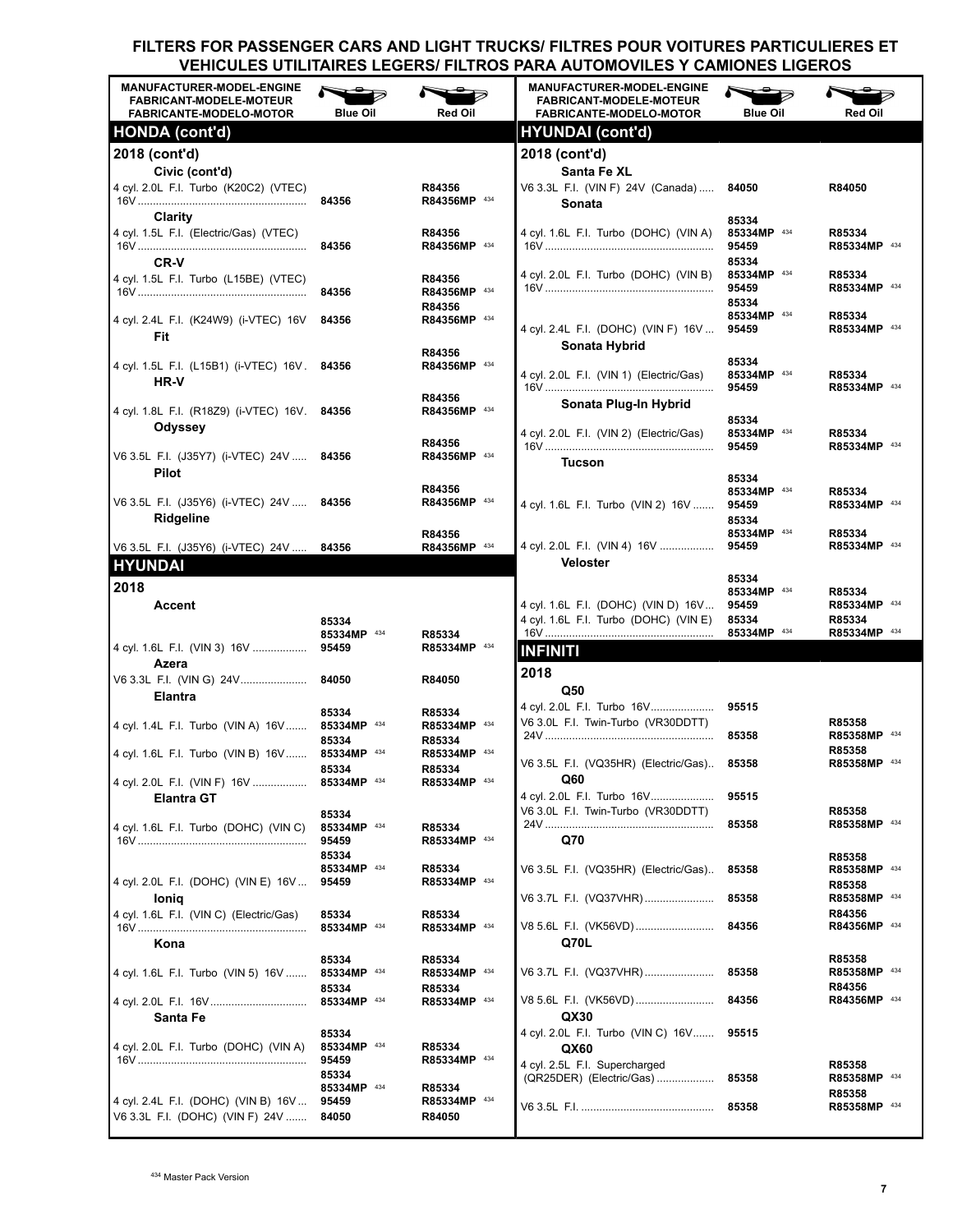| <b>MANUFACTURER-MODEL-ENGINE</b><br><b>FABRICANT-MODELE-MOTEUR</b><br>FABRICANTE-MODELO-MOTOR | <b>Blue Oil</b>      | Red Oil                | <b>MANUFACTURER-MODEL-ENGINE</b><br><b>FABRICANT-MODELE-MOTEUR</b><br>FABRICANTE-MODELO-MOTOR | ∽<br><b>Blue Oil</b>          | Red Oil                |
|-----------------------------------------------------------------------------------------------|----------------------|------------------------|-----------------------------------------------------------------------------------------------|-------------------------------|------------------------|
| <b>INFINITI (cont'd)</b>                                                                      |                      |                        | KIA (cont'd)                                                                                  |                               |                        |
| 2018 (cont'd)<br>QX80                                                                         |                      |                        | 2018 (cont'd)<br>Forte <sub>5</sub>                                                           |                               |                        |
| V8 5.6L F.I. (VK56VD)                                                                         | 84356                | R84356<br>R84356MP 434 | 4 cyl. 1.6L F.I. Turbo (VIN 3) 16V                                                            | 85334<br>85334MP 434          | R85334<br>R85334MP 434 |
| <b>JAGUAR</b>                                                                                 |                      |                        | 4 cyl. 2.0L F.I. (VIN 8) 16V  85334MP 434                                                     | 85334                         | R85334<br>R85334MP 434 |
| 2018                                                                                          |                      |                        | Niro                                                                                          |                               |                        |
| F-Pace<br>V6 3.0L F.I. Supercharged (VIN V) 84279                                             |                      |                        | 4 cyl. 1.6L F.I. (VIN C) (Electric/Gas)                                                       | 85334<br>85334MP 434          | R85334<br>R85334MP 434 |
| F-Type                                                                                        |                      |                        | Optima                                                                                        |                               |                        |
| V6 3.0L F.I. Supercharged 24V  84279<br>V8 5.0L F.I. Supercharged 32V  84279<br>XE            |                      |                        | 4 cyl. 1.6L F.I. Turbo (VIN 1) 16V                                                            | 85334<br>85334MP 434<br>95459 | R85334<br>R85334MP 434 |
|                                                                                               | 85348                | R85348                 |                                                                                               | 85334                         |                        |
| 4 cyl. 2.0L F.I. Turbo  85348MP 434<br>V6 3.0L F.I. Supercharged (VIN V) 84279                |                      | R85348MP 434           | 4 cyl. 2.0L F.I. Turbo (VIN 2) 16V                                                            | 85334MP 434<br>95459<br>85334 | R85334<br>R85334MP 434 |
| XF<br>V6 3.0L F.I. Supercharged (VIN V)                                                       |                      |                        | 4 cyl. 2.0L F.I. (VIN C) (Electric/Gas)                                                       | 85334MP 434<br>95459          | R85334<br>R85334MP 434 |
| XJ                                                                                            | 84279                |                        |                                                                                               | 85334<br>85334MP 434          |                        |
| V6 3.0L F.I. Supercharged (VIN D)                                                             | 84279                |                        | 4 cyl. 2.4L F.I. (DOHC) (VIN 3) 16V<br>Rio                                                    | 95459                         | R85334<br>R85334MP 434 |
| V6 3.0L F.I. Supercharged (VIN Z)                                                             |                      |                        |                                                                                               | 85334                         |                        |
| V8 5.0L F.I. Supercharged (VIN T)                                                             | 84279                |                        | 4 cyl. 1.6L F.I. (VIN B) 16V                                                                  | 85334MP 434<br>95459          | R85334<br>R85334MP 434 |
|                                                                                               | 84279                |                        | Sedona                                                                                        |                               |                        |
| <b>JEEP</b>                                                                                   |                      |                        | V6 3.3L F.I. (DOHC) (VIN 1) 24V                                                               | 84050                         | R84050                 |
| 2018                                                                                          |                      |                        | Sorento                                                                                       |                               |                        |
| <b>Cherokee</b>                                                                               |                      |                        |                                                                                               | 85334<br>85334MP 434          | R85334                 |
|                                                                                               | 84060                | R84060                 | 4 cyl. 2.0L F.I. Turbo (VIN 1) 16V                                                            | 95459                         | R85334MP 434           |
| 4 cyl. 144 2.4L F.I. (VIN B)  84060MP 434                                                     |                      | R84060MP 434<br>R94010 |                                                                                               | 85334<br>85334MP 434          | R85334                 |
| <b>Compass</b>                                                                                |                      |                        | 4 cyl. 2.4L F.I. (VIN 3) 16V                                                                  | 95459                         | R85334MP 434           |
| 4 cyl. 122 2.0L F.I. (VIN A)  84060MP 434                                                     | 84060                | R84060                 | V6 3.3L F.I. (VIN 5) 24V                                                                      | 84050                         | R84050                 |
|                                                                                               | 84060                | R84060MP 434<br>R84060 | Soul                                                                                          | 85334                         |                        |
| 4 cyl. 144 2.4L F.I. (VIN B)  84060MP 434                                                     |                      | R84060MP 434           |                                                                                               | 85334MP 434                   | R85334                 |
| <b>Grand Cherokee</b>                                                                         |                      |                        | 4 cyl. 1.6L F.I. Turbo (VIN A) 16V                                                            | 95459                         | R85334MP 434           |
| V6 182 3.0L F.I. Turbo (VIN M)                                                                |                      |                        |                                                                                               | 85334<br>85334MP 434          | R85334                 |
| V6 220 3.6L   F.I.   (VIN  G)                                                                 | 94010                | R94010                 | 4 cyl. 1.6L F.I. (VIN 2) 16V                                                                  | 95459                         | R85334MP 434           |
|                                                                                               | 84060                | R84060                 |                                                                                               | 85334<br>85334MP 434          | R85334                 |
| V8 345 5.7L F.I. (VIN T)                                                                      | 84060MP 434<br>85372 | R84060MP 434<br>R85372 | 4 cyl. 2.0L F.I. (VIN 5) 16V                                                                  | 95459                         | R85334MP 434           |
| V8 392 6.4L F.I. (VIN J) (HEMI)                                                               | 85372MP 434          | R85372MP 434           | Sportage                                                                                      |                               |                        |
| Renegade<br>4 cyl. 83 1.4L F.I. Turbo (VIN H) 16V                                             | 84341                |                        |                                                                                               | 85334<br>85334MP 434          | R85334                 |
|                                                                                               | 84060                | R84060                 | 4 cyl. 2.0L F.I. Turbo (VIN 6) 16V                                                            | 95459                         | R85334MP 434           |
| 4 cyl. 144 2.4L F.I. (VIN T) 16V                                                              | 84060MP 434          | R84060MP 434           |                                                                                               | 85334<br>85334MP 434          | R85334                 |
| Wrangler<br>V6 220 3.6L F.I. (VIN G)                                                          | 94010                | R94010                 | 4 cyl. 2.4L F.I. (VIN C) 16V                                                                  | 95459                         | R85334MP 434           |
| <b>Wrangler Unlimited</b>                                                                     |                      |                        | Stinger                                                                                       |                               |                        |
| V6 220 3.6L F.I. (VIN G)                                                                      | 94010                | R94010                 |                                                                                               | 85334<br>85334MP 434          | R85334                 |
| <b>KIA</b>                                                                                    |                      |                        | 4 cyl. 2.0L F.I. Turbo (VIN A) 16V                                                            | 95459                         | R85334MP 434           |
| 2018                                                                                          |                      |                        |                                                                                               | 85334<br>85334MP 434          | R85334                 |
| Cadenza                                                                                       |                      |                        | V6 3.3L F.I. Twin-Turbo (VIN C) 24V                                                           | 95459                         | R85334MP 434           |
|                                                                                               |                      |                        | <b>LAND ROVER</b>                                                                             |                               |                        |
| Forte                                                                                         |                      |                        | 2018                                                                                          |                               |                        |
|                                                                                               | 85334<br>85334MP 434 | R85334                 | <b>Discovery</b>                                                                              |                               |                        |
| 4 cyl. 2.0L F.I. (VIN 7) 16V                                                                  | 95459                | R85334MP 434           | V6 3.0L F.I. Supercharged (VIN V)                                                             |                               |                        |
|                                                                                               | 85334<br>85334MP 434 | R85334                 |                                                                                               | 84279                         |                        |
| 4 cyl. 2.0L D.I. (VIN 8) 16V                                                                  | 95459                | R85334MP 434           |                                                                                               |                               |                        |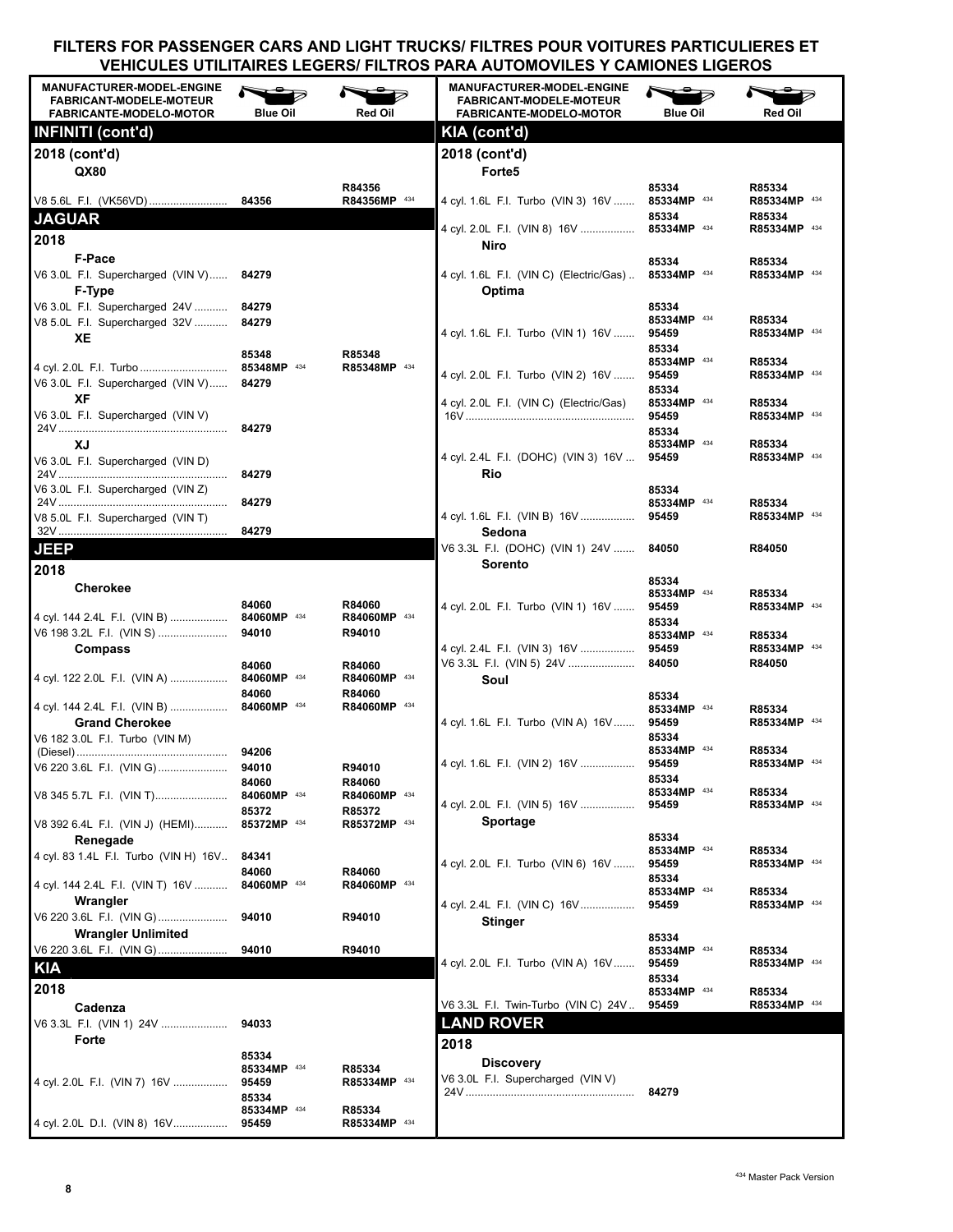| <b>MANUFACTURER-MODEL-ENGINE</b><br><b>FABRICANT-MODELE-MOTEUR</b><br><b>FABRICANTE-MODELO-MOTOR</b> | <b>Blue Oil</b>      | <b>Red Oil</b>         | <b>MANUFACTURER-MODEL-ENGINE</b><br><b>FABRICANT-MODELE-MOTEUR</b><br>FABRICANTE-MODELO-MOTOR    | <b>Blue Oil</b>               | <b>Red Oil</b>                         |
|------------------------------------------------------------------------------------------------------|----------------------|------------------------|--------------------------------------------------------------------------------------------------|-------------------------------|----------------------------------------|
| <b>LAND ROVER (cont'd)</b>                                                                           |                      |                        | LEXUS (cont'd)                                                                                   |                               |                                        |
| 2018 (cont'd)<br><b>Discovery Sport</b>                                                              |                      |                        | 2018 (cont'd)<br><b>LX570</b>                                                                    |                               |                                        |
| 4 cyl. 2.0L F.I. Turbo (VIN X) 16V                                                                   | 85348<br>85348MP 434 | R85348<br>R85348MP 434 | <b>NX300</b>                                                                                     |                               | R84041                                 |
| <b>Range Rover</b><br>V6 3.0L F.I. Supercharged (VIN V)                                              | 84279                |                        | 4 cyl. 2.0L F.I. Turbo (8AR-FTS)                                                                 | 84047                         | R84047<br>R84047MP 434                 |
| V8 5.0L F.I. Supercharged (VIN E)                                                                    | 84279                |                        | <b>NX300h</b><br>4 cyl. 2.5L F.I. (2AR-FXE)                                                      | 84047                         | R84047<br>R84047MP 434                 |
| <b>Range Rover Evoque</b><br>4 cyl. 2.0L F.I. Turbo (VIN X) 16V                                      | 85348<br>85348MP 434 | R85348<br>R85348MP 434 | <b>RCF</b><br>V8 5.0L F.I. (2UR-GSE)                                                             | 84041                         | R84041                                 |
| <b>Range Rover Sport</b><br>V6 3.0L F.I. Supercharged (VIN V)                                        |                      |                        | <b>RC Turbo</b>                                                                                  |                               | R84047                                 |
| V8 5.0L F.I. Supercharged (VIN E)                                                                    | 84279                |                        | 4 cyl. 2.0L F.I. Turbo (8AR-FTS)<br><b>RC300</b><br>V6 3.5L F.I. (2GR-FSE)                       | 84047<br>84173                | R84047MP 434<br>R84173                 |
| <b>Range Rover Velar</b>                                                                             | 84279                |                        | <b>RC350</b><br>V6 3.5L F.I. (2GR-FSE)  84173                                                    |                               | R84173                                 |
| V6 3.0L F.I. Supercharged (VIN V)<br><b>LEXUS</b>                                                    | 84279                |                        | <b>RX350</b>                                                                                     |                               | R84047                                 |
| 2018                                                                                                 |                      |                        | <b>RX450h</b>                                                                                    |                               | R84047MP 434                           |
| <b>ES300h</b><br>4 cyl. 2.5L F.I. (2AR-FXE)                                                          | 84047                | R84047<br>R84047MP 434 | V6 3.5L F.I. (2GR-FXS) (Electric/Gas)<br><b>LINCOLN</b>                                          | 84047                         | R84047<br>R84047MP 434                 |
| <b>ES350</b>                                                                                         |                      | R84047                 | 2018                                                                                             |                               |                                        |
| <b>GSF</b>                                                                                           | 84047                | R84047MP 434           | Continental<br>V6 164 2.7L F.I. Twin-Turbo (VIN P)                                               | 94103                         |                                        |
| V8 5.0L F.I. (2UR-GSE)<br><b>GS Turbo</b>                                                            | 84041                | R84041                 | V6 181 3.0L F.I. Twin-Turbo (VIN C)<br>V6 227 3.7L F.I. (VIN K)                                  | 94103<br>84502                | R84502<br>R84502MP 434                 |
| 4 cyl. 2.0L F.I. Turbo (8AR-FTS) 84047<br><b>GS200t</b>                                              |                      | R84047<br>R84047MP 434 | MKC                                                                                              | 85348                         | R85348                                 |
| 4 cyl. 2.0L F.I. Turbo (8AR-FTS) 84047<br>GS300                                                      |                      | R84047<br>R84047MP 434 | 4 cyl. 122 2.0L F.I. Turbo (VIN 9)<br>4 cyl. 140 2.3L F.I. Twin-Turbo (VIN H) 85348MP 434<br>MKT | 85348MP 434<br>85348          | R85348MP 434<br>R85348<br>R85348MP 434 |
| 4 cyl. 2.0L F.I. Turbo (8AR-FTS) 84047<br>GS350                                                      |                      | R84047<br>R84047MP 434 | V6 213 3.5L F.I. Twin-Turbo (VIN T) 84502                                                        |                               | R84502<br>R84502MP 434                 |
| <b>GS450h</b>                                                                                        |                      | R84173                 |                                                                                                  | 84045 452                     | R84045 505<br>R84045MP 519<br>R84502   |
| V6 3.5L F.I. (2GR-FXE) (Electric/Gas)<br>GX460                                                       | 84173                | R84173                 | V6 227 3.7L F.I. (VIN K)<br><b>MKX</b>                                                           | 84502                         | R84502MP 434                           |
| V8 4.6L F.I. (1UR-FE)<br><b>IS Turbo</b>                                                             | 84173                | R84173                 | V6 164 2.7L F.I. Twin-Turbo (VIN P)<br>V6 227 3.7L F.I. (VIN R)                                  | 94103<br>84502                | R84502<br>R84502MP 434                 |
| 4 cyl. 2.0L F.I. Turbo (8AR-FTS)<br><b>IS300</b>                                                     | 84047                | R84047<br>R84047MP 434 | MKZ                                                                                              | 85348                         | R85348                                 |
| 4 cyl. 2.0L F.I. Turbo (8AR-FTS)                                                                     | 84173                | R84173                 | 4 cyl. 122 2.0L F.I. Turbo (VIN 9)                                                               | 85348MP 434                   | R85348MP 434                           |
| <b>IS350</b>                                                                                         | 84173                | R84173                 | 4 cyl. 122 2.0L F.I. (VIN U)<br>V6 181 3.0L F.I. Twin-Turbo (VIN C)                              | 85348<br>85348MP 434<br>94103 | R85348<br>R85348MP 434                 |
| <b>LC500</b>                                                                                         | 84173                | R84173                 | Navigator                                                                                        |                               | R84502                                 |
| V8 5.0L F.I. (2UR-GSE)<br><b>LC500h</b>                                                              | 84041                | R84041<br>R84047       | V6 213 3.5L F.I. Twin-Turbo (VIN T)<br><b>MAZDA</b>                                              | 84502                         | R84502MP 434                           |
| V6 3.5L F.I. (2GR-FXS) (Electric/Gas)<br><b>LS500</b>                                                | 84047                | R84047MP 434           | 2018<br>$CX-3$                                                                                   |                               |                                        |
| V6 3.5L F.I. Twin-Turbo<br><b>LS500h</b>                                                             | 84173                | R84173                 | 4 cyl. 2.0L F.I. (VIN 7) (SkyActiv) 16V                                                          | 85358                         | R85358<br>R85358MP 434                 |
| V6 3.5L F.I. (2GR-FXS) (Electric/Gas)                                                                | 84047                | R84047<br>R84047MP 434 |                                                                                                  |                               |                                        |

434 Master Pack Version 452 Limited to existing inventory, when depleted use 84502. 505 Limited to existing inventory, when depleted use R84502. <sup>519</sup> Master Pack Version; Limited to existing inventory, when depleted use R84502MP.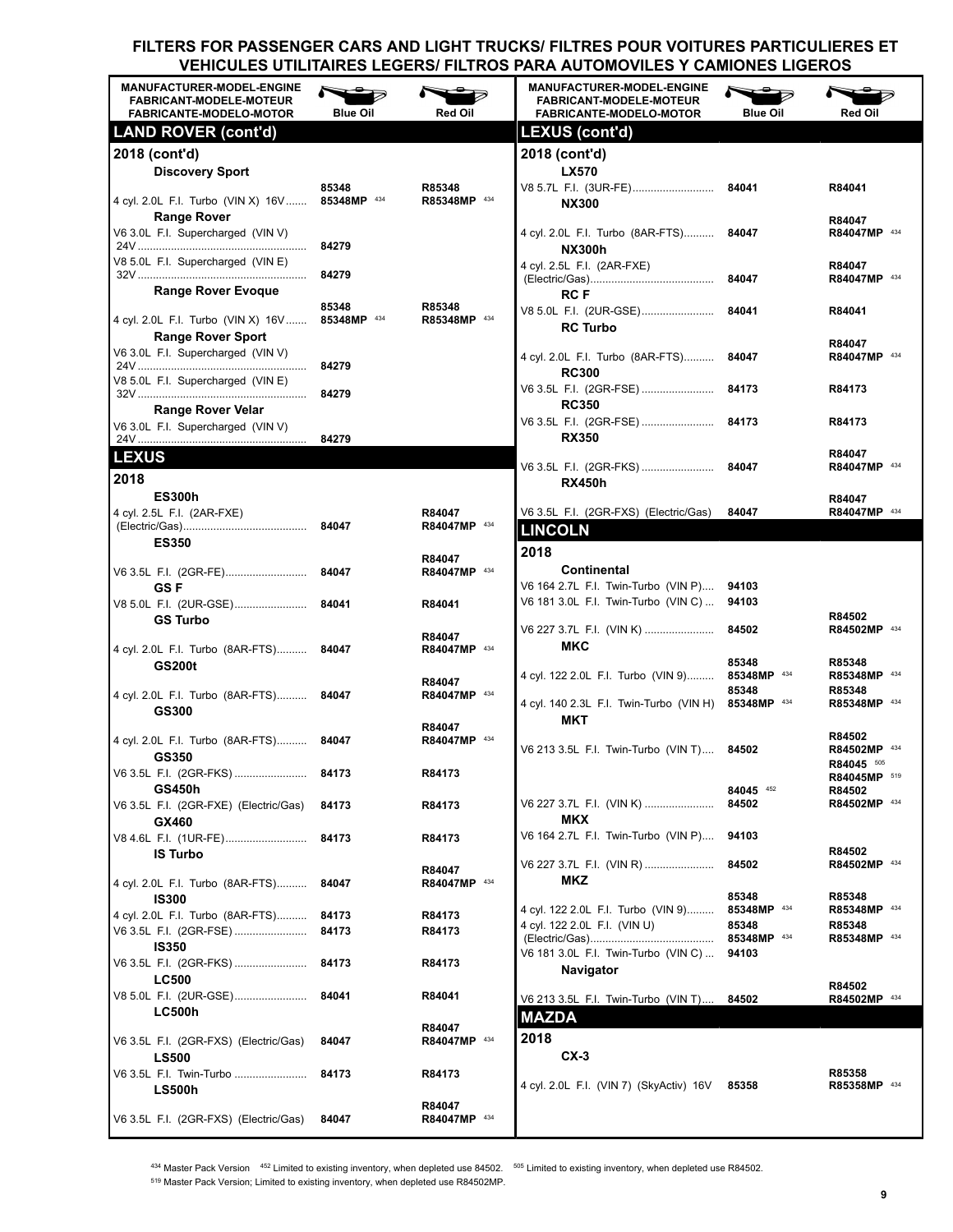| <b>MANUFACTURER-MODEL-ENGINE</b><br><b>FABRICANT-MODELE-MOTEUR</b> |                 |                        | <b>MANUFACTURER-MODEL-ENGINE</b><br><b>FABRICANT-MODELE-MOTEUR</b> |                        |         |
|--------------------------------------------------------------------|-----------------|------------------------|--------------------------------------------------------------------|------------------------|---------|
| <b>FABRICANTE-MODELO-MOTOR</b>                                     | <b>Blue Oil</b> | <b>Red Oil</b>         | <b>FABRICANTE-MODELO-MOTOR</b><br><b>MERCEDES-BENZ (cont'd)</b>    | <b>Blue Oil</b>        | Red Oil |
| MAZDA (cont'd)                                                     |                 |                        |                                                                    |                        |         |
| 2018 (cont'd)                                                      |                 |                        | 2018 (cont'd)                                                      |                        |         |
| $CX-5$                                                             |                 | R85358                 | E63 AMG S<br>V8 4.0L F.I. Twin-Turbo (177.980)                     |                        |         |
| 4 cyl. 2.0L F.I. (VIN E) (SkyActiv) 85358                          |                 | R85358MP 434           |                                                                    | 95125                  |         |
|                                                                    |                 | R84002 511             | G63 AMG                                                            |                        |         |
| 4 cyl. 2.5L F.I. (VIN L) (SkyActiv) 85358                          | 84002 469       | R85358<br>R85358MP 434 | V8 5.5L F.I. Twin-Turbo (157.984)                                  |                        |         |
| $CX-9$                                                             |                 |                        | <b>GLA250</b>                                                      | 95125                  |         |
| 4 cyl. 2.5L F.I. Turbo (VIN Y)                                     |                 | R85358                 | 4 cyl. 2.0L F.I. Turbo 16V                                         | 95515                  |         |
|                                                                    |                 | R85358MP 434           | <b>GLA45 AMG</b>                                                   |                        |         |
| Mazda3                                                             |                 | R85358                 | 4 cyl. 2.0L F.I. Twin-Turbo 16V                                    | 95125                  |         |
| 4 cyl. 2.0L F.I. (VIN 7) (SkyActiv) 85358                          |                 | R85358MP 434           | <b>GLC300</b>                                                      |                        |         |
|                                                                    |                 | R85358                 | 4 cyl. 2.0L F.I. Turbo 16V<br><b>GLC43 AMG</b>                     | 95515                  |         |
| 4 cyl. 2.5L F.I. (VIN 3) (SkyActiv) 85358<br>Mazda3 Sport          |                 | R85358MP 434           | V6 3.0L F.I. Bi-Turbo 24V                                          | 84059                  |         |
| 4 cyl. 2.0L F.I. (VIN 7) (SkyActiv)                                |                 | R85358                 | <b>GLE350</b>                                                      |                        |         |
|                                                                    | 85358           | R85358MP 434           |                                                                    | 84059                  |         |
| 4 cyl. 2.5L F.I. (VIN 3) (SkyActiv)                                |                 | R85358<br>R85358MP 434 | <b>GLE43 AMG</b>                                                   |                        |         |
| MX-5 Miata                                                         |                 |                        | V6 3.0L F.I. Bi-Turbo (276.821) 24V                                | 84059                  |         |
| 4 cyl. 2.0L F.I. (DOHC) (VIN 7)                                    |                 | R85358                 | <b>GLE550e</b><br>V6 3.0L F.I. Twin-Turbo (Electric/Gas)           |                        |         |
|                                                                    | 85358           | R85358MP 434           |                                                                    | 84059                  |         |
| <b>MERCEDES-BENZ</b>                                               |                 |                        | <b>GLE63 AMG</b>                                                   |                        |         |
| 2018                                                               |                 |                        | V8 5.5L F.I. Twin-Turbo 32V                                        | 95125                  |         |
| <b>AMG GT</b>                                                      |                 |                        | <b>GLE63 AMG S</b><br>V8 5.5L F.I. Twin-Turbo 32V                  | 95125                  |         |
| V8 4.0L F.I. Twin-Turbo 32V  95125<br>AMG GT R                     |                 |                        | <b>GLS450</b>                                                      |                        |         |
| V8 4.0L F.I. Twin-Turbo 32V 95125                                  |                 |                        |                                                                    | 95125 304              |         |
| <b>AMG GT S</b>                                                    |                 |                        | V6 3.0L F.I. Twin-Turbo 24V                                        | 84059 303              |         |
| V8 4.0L F.I. Twin-Turbo 32V  95125                                 |                 |                        | <b>GLS550</b>                                                      |                        |         |
| C300                                                               |                 |                        | V8 4.6L F.I. Twin-Turbo 32V                                        | 95125 304<br>84059 303 |         |
| 4 cyl. 2.0L F.I. Turbo 16V 95515                                   |                 |                        | <b>GLS63 AMG</b>                                                   |                        |         |
| C43 AMG<br>V6 3.0L F.I. Twin-Turbo (276.823)                       |                 |                        | V8 5.5L F.I. Twin-Turbo 32V                                        | 95125                  |         |
|                                                                    | 84059           |                        | Maybach S650                                                       |                        |         |
| C63 AMG                                                            |                 |                        | V12 6.0L F.I. Twin-Turbo (279.980)                                 | 84198                  |         |
| V8 4.0L F.I. Twin-Turbo 32V  95125                                 |                 |                        | Metris                                                             |                        |         |
| C63 AMG S<br>V8 4.0L F.I. Twin-Turbo 32V  95125                    |                 |                        | 4 cyl. 2.0L  F.I. Turbo (274.920) 16V <b>95515</b>                 |                        |         |
| <b>CLA250</b>                                                      |                 |                        | <b>S550e</b>                                                       |                        |         |
| 4 cyl. 2.0L F.I. Turbo 16V 95515                                   |                 |                        | V6 3.0L F.I. Turbo (Electric/Gas)<br><b>SL450</b>                  | 84059                  |         |
| <b>CLA45 AMG</b>                                                   |                 |                        | V6 3.0L F.I. Twin-Turbo 24V                                        | 84059                  |         |
| 4 cyl. 2.0L F.I. Twin-Turbo 16V  95125                             |                 |                        | <b>SL550</b>                                                       |                        |         |
| <b>CLS400</b><br>V6 3.0L F.I. Twin-Turbo 24V  84059                |                 |                        | V8 4.6L F.I. Twin-Turbo 32V                                        | 95125                  |         |
| <b>CLS550</b>                                                      |                 |                        | <b>SL63 AMG</b>                                                    |                        |         |
| V8 4.6L F.I. Twin-Turbo (278.922)                                  | 95125 312       |                        | V8 5.5L F.I. Twin-Turbo 32V<br><b>SLC300</b>                       | 95125                  |         |
|                                                                    | 84059 316       |                        | 4 cyl. 2.0L F.I. Turbo 16V                                         | 95515                  |         |
| <b>CLS63 AMG S</b><br>V8 5.5L F.I. Twin-Turbo (157.981)            |                 |                        | <b>SLC43 AMG</b>                                                   |                        |         |
|                                                                    | 95125           |                        | V6 3.0L F.I. Bi-Turbo 24V                                          | 84059                  |         |
| E300                                                               |                 |                        | Sprinter 2500                                                      |                        |         |
| 4 cyl. 2.0L F.I. Turbo (274.920) 16V  95515                        |                 |                        | 4 cyl. 2.1L F.I. Twin-Turbo (Diesel)                               | 94026                  |         |
| E400                                                               |                 |                        | V6 3.0L F.I. Turbo (Diesel)                                        | 84062                  |         |
| V6 3.0L F.I. Twin-Turbo 24V<br>E43 AMG                             | 84059           |                        | Sprinter 3500                                                      |                        |         |
| V6 3.0L F.I. Bi-Turbo 24V                                          | 84059           |                        | 4 cyl. 2.1L F.I. Twin-Turbo (Diesel)                               |                        |         |
| E63 AMG                                                            |                 |                        | V6 3.0L F.I. Turbo (Diesel)                                        | 94026<br>84062         |         |
| V8 4.0L F.I. Twin-Turbo (177.980)                                  |                 |                        |                                                                    |                        |         |
|                                                                    | 95125           |                        |                                                                    |                        |         |
|                                                                    |                 |                        |                                                                    |                        |         |
|                                                                    |                 |                        |                                                                    |                        |         |

- <sup>303</sup> Models with cartridge element overall height of 6.57 inches. <sup>304</sup> Models with cartridge element overall height of 5.75 inches. <sup>312</sup> Models without plastic center tube.<br><sup>316</sup> Models with plastic center tube. <sup>434</sup> M
- **10**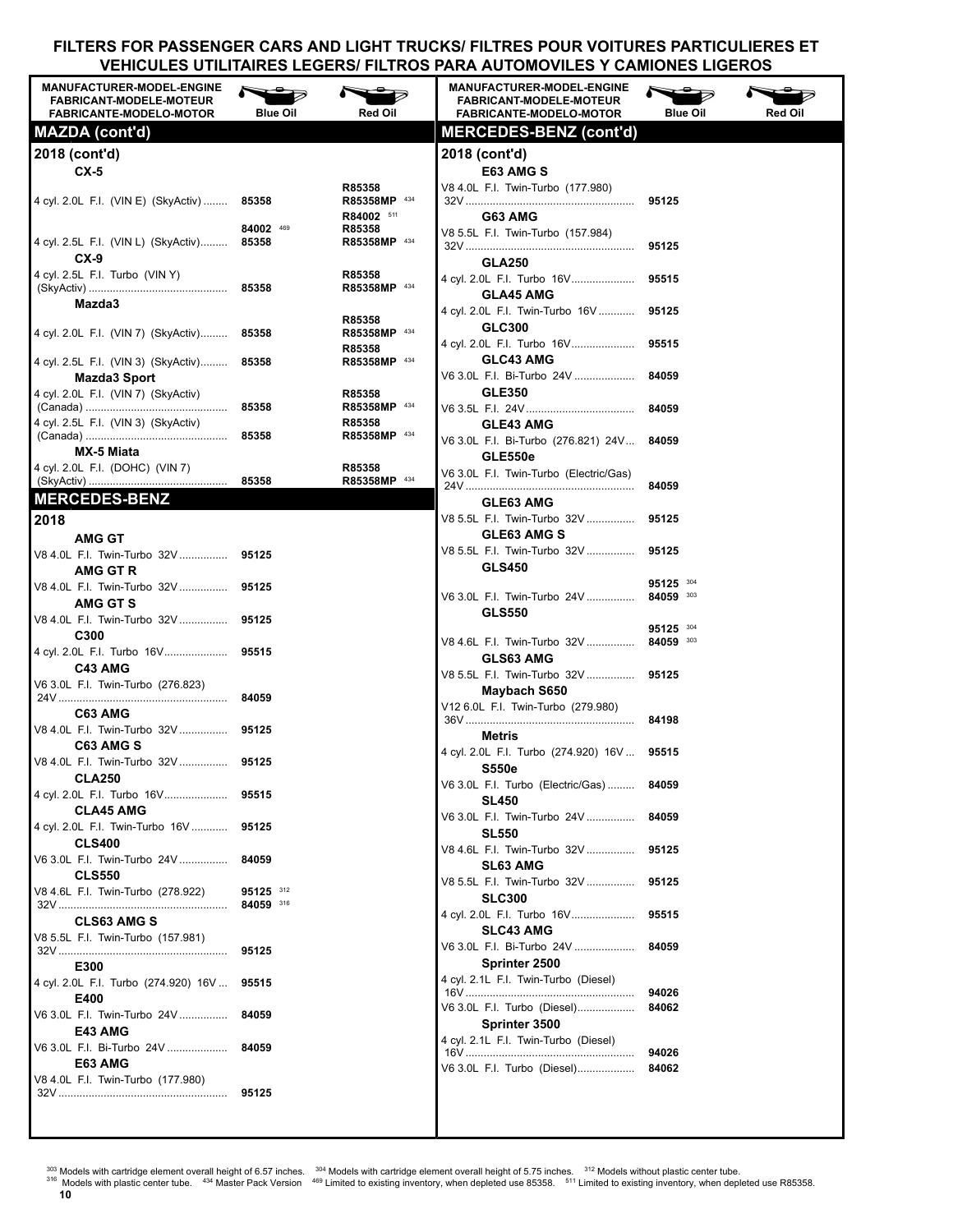| <b>MANUFACTURER-MODEL-ENGINE</b><br><b>FABRICANT-MODELE-MOTEUR</b><br><b>FABRICANTE-MODELO-MOTOR</b> | <b>Blue Oil</b> | <b>Red Oil</b>         | <b>MANUFACTURER-MODEL-ENGINE</b><br><b>FABRICANT-MODELE-MOTEUR</b><br><b>FABRICANTE-MODELO-MOTOR</b> | <b>Blue Oil</b> | Red Oil                |
|------------------------------------------------------------------------------------------------------|-----------------|------------------------|------------------------------------------------------------------------------------------------------|-----------------|------------------------|
| <b>MINI</b>                                                                                          |                 |                        | <b>NISSAN (cont'd)</b>                                                                               |                 |                        |
| 2018                                                                                                 |                 |                        | 2018 (cont'd)                                                                                        |                 |                        |
| <b>Cooper Clubman</b>                                                                                |                 |                        | GT-R                                                                                                 |                 |                        |
| 3 cyl. 1.5L F.I. Turbo (B36A15M0)                                                                    |                 |                        |                                                                                                      |                 | R84356                 |
| 4 cyl. 2.0L F.I. Turbo (B46A20M0)                                                                    | 95209           |                        | V6 3.8L F.I. Turbo (VR38DETT) 84356<br>Maxima                                                        |                 | R84356MP 434           |
|                                                                                                      | 95209           |                        |                                                                                                      |                 | R85358                 |
| <b>Cooper Clubman S</b>                                                                              |                 |                        | V6 3.5L F.I. (DOHC) (VQ35DE) 85358                                                                   |                 | R85358MP 434           |
| 4 cyl. 2.0L F.I. Turbo (B46A20M0)                                                                    | 95209           |                        | Murano                                                                                               |                 |                        |
| <b>Cooper Countryman</b>                                                                             |                 |                        | V6 3.5L F.I. (VQ35DE) 85358                                                                          |                 | R85358<br>R85358MP 434 |
| 3 cyl. 1.5L F.I. Turbo (B36A15M0)                                                                    |                 |                        | NV1500                                                                                               |                 |                        |
| 4 cyl. 2.0L F.I. Turbo (B46A20M0)                                                                    | 95209           |                        |                                                                                                      |                 | R84356                 |
|                                                                                                      | 95209           |                        | V6 4.0L F.I. (VQ40DE) 84356<br><b>NV200</b>                                                          |                 | R84356MP 434           |
| <b>Cooper Countryman S</b>                                                                           |                 |                        |                                                                                                      |                 | R85358                 |
| 3 cyl. 1.5L F.I. Turbo (Electric/Gas)                                                                | 95209           |                        | 4 cyl. 2.0L F.I. (MR20DE)  85358                                                                     |                 | R85358MP 434           |
| Cooper S                                                                                             |                 |                        | <b>NV2500 HD</b>                                                                                     |                 |                        |
| 4 cyl. 2.0L F.I. Turbo (B46A20M0)                                                                    |                 |                        | V6 4.0L F.I. (VQ40DE) 84356                                                                          |                 | R84356<br>R84356MP 434 |
|                                                                                                      | 95209           |                        |                                                                                                      |                 | R84356                 |
| <b>MITSUBISHI</b>                                                                                    |                 |                        | V8 5.6L F.I. (VK56DE)<br><b>NV3500 HD</b>                                                            | 84356           | R84356MP 434           |
| 2018                                                                                                 |                 |                        |                                                                                                      |                 | R84356                 |
| <b>Eclipse Cross</b>                                                                                 |                 | R84356                 | V6 4.0L F.I. (VQ40DE)                                                                                | 84356           | R84356MP 434           |
| 4 cyl. 1.5L F.I. Turbo (VIN A)  84356                                                                |                 | R84356MP 434           | V8 5.6L F.I. (VK56DE)                                                                                | 84356           | R84356<br>R84356MP 434 |
| Mirage                                                                                               |                 |                        | <b>Pathfinder</b>                                                                                    |                 |                        |
| 3 cyl. 1.2L F.I. (VIN J) 12V                                                                         | 84356           | R84356<br>R84356MP 434 |                                                                                                      |                 | R85358                 |
| Mirage G4                                                                                            |                 |                        | V6 3.5L F.I. (VQ35DD)<br>Qashqai                                                                     | 85358           | R85358MP 434           |
|                                                                                                      |                 | R84356                 | 4 cyl. 2.0L F.I. (MR20DD) 16V                                                                        |                 | R85358                 |
| 3 cyl. 1.2L F.I. (VIN J) 12V 84356<br>Outlander                                                      |                 | R84356MP 434           |                                                                                                      | 85358           | R85358MP 434           |
|                                                                                                      |                 | R84356                 | Rogue<br>4 cyl. 2.0L F.I. (MR20DD)                                                                   |                 | R85358                 |
| 4 cyl. 2.4L F.I. (4J12) (VIN 3) 16V  84356                                                           |                 | R84356MP 434           |                                                                                                      |                 | R85358MP 434           |
| V6 3.0L F.I. (6B31) (VIN X) 24V  84356                                                               |                 | R84356<br>R84356MP 434 |                                                                                                      |                 | R85358                 |
| <b>Outlander Sport</b>                                                                               |                 |                        | 4 cyl. 2.5L F.I. (QR25DE)  85358<br>Rogue Sport                                                      |                 | R85358MP 434           |
|                                                                                                      |                 | R84356                 |                                                                                                      |                 | R85358                 |
| 4 cyl. 2.0L F.I. (4B11) (VIN U) 84356                                                                |                 | R84356MP 434<br>R84356 | 4 cyl. 2.0L F.I. (MR20DD) 16V 85358                                                                  |                 | R85358MP 434           |
| 4 cyl. 2.4L F.I. (4B12) (VIN W) 84356                                                                |                 | R84356MP 434           | Sentra                                                                                               |                 | R85358                 |
| <b>RVR</b>                                                                                           |                 |                        | 4 cyl. 1.6L F.I. Turbo (MR16DDT) 85358                                                               |                 | R85358MP 434           |
| 4 cyl. 2.0L F.I. (4B11) (VIN U)                                                                      | 84356           | R84356<br>R84356MP 434 | 4 cyl. 1.8L F.I. (MRA8DE)                                                                            | 85358           | R85358<br>R85358MP 434 |
| 4 cyl. 2.4L F.I. (4B12) (VIN W)                                                                      |                 | R84356                 | Titan                                                                                                |                 |                        |
|                                                                                                      | 84356           | R84356MP 434           |                                                                                                      |                 | R84356                 |
| <b>NISSAN</b>                                                                                        |                 |                        | V8 5.6L F.I. (VK56VD)<br><b>Titan XD</b>                                                             | 84356           | R84356MP 434           |
| 2018                                                                                                 |                 |                        |                                                                                                      |                 | R84356                 |
| 370Z                                                                                                 |                 | R85358                 | V8 5.6L F.I. (VK56VD)                                                                                | 84356           | R84356MP 434           |
| V6 3.7L F.I. (VQ37VHR)                                                                               | 85358           | R85358MP 434           | Versa                                                                                                |                 |                        |
| Altima                                                                                               |                 |                        | 4 cyl. 1.6L F.I. (HR16DE)                                                                            | 85358           | R85358<br>R85358MP 434 |
| 4 cyl. 2.5L F.I. (QR25DE)                                                                            | 85358           | R85358<br>R85358MP 434 | Versa Note                                                                                           |                 |                        |
|                                                                                                      |                 | R85358                 |                                                                                                      |                 | R85358                 |
| V6 3.5L F.I. (VQ35DE) 85358                                                                          |                 | R85358MP 434           | 4 cyl. 1.6L F.I. (HR16DE)<br><b>PORSCHE</b>                                                          | 85358           | R85358MP 434           |
| Armada                                                                                               |                 | R84356                 | 2018                                                                                                 |                 |                        |
| V8 5.6L F.I. (VK56VD)                                                                                | 84356           | R84356MP 434           | 911 Carrera                                                                                          |                 |                        |
| Frontier                                                                                             |                 |                        | H6 3.0L F.I. Twin-Turbo 24V                                                                          | 84694           |                        |
| 4 cyl. 2.5L F.I. (QR25DE)                                                                            | 85358           | R85358<br>R85358MP 434 | 911 Turbo S                                                                                          |                 |                        |
|                                                                                                      |                 | R84356                 | H6 3.8L F.I. Twin-Turbo 24V                                                                          | 84694           |                        |
| V6 4.0L F.I. (VQ40DE)                                                                                | 84356           | R84356MP 434           |                                                                                                      |                 |                        |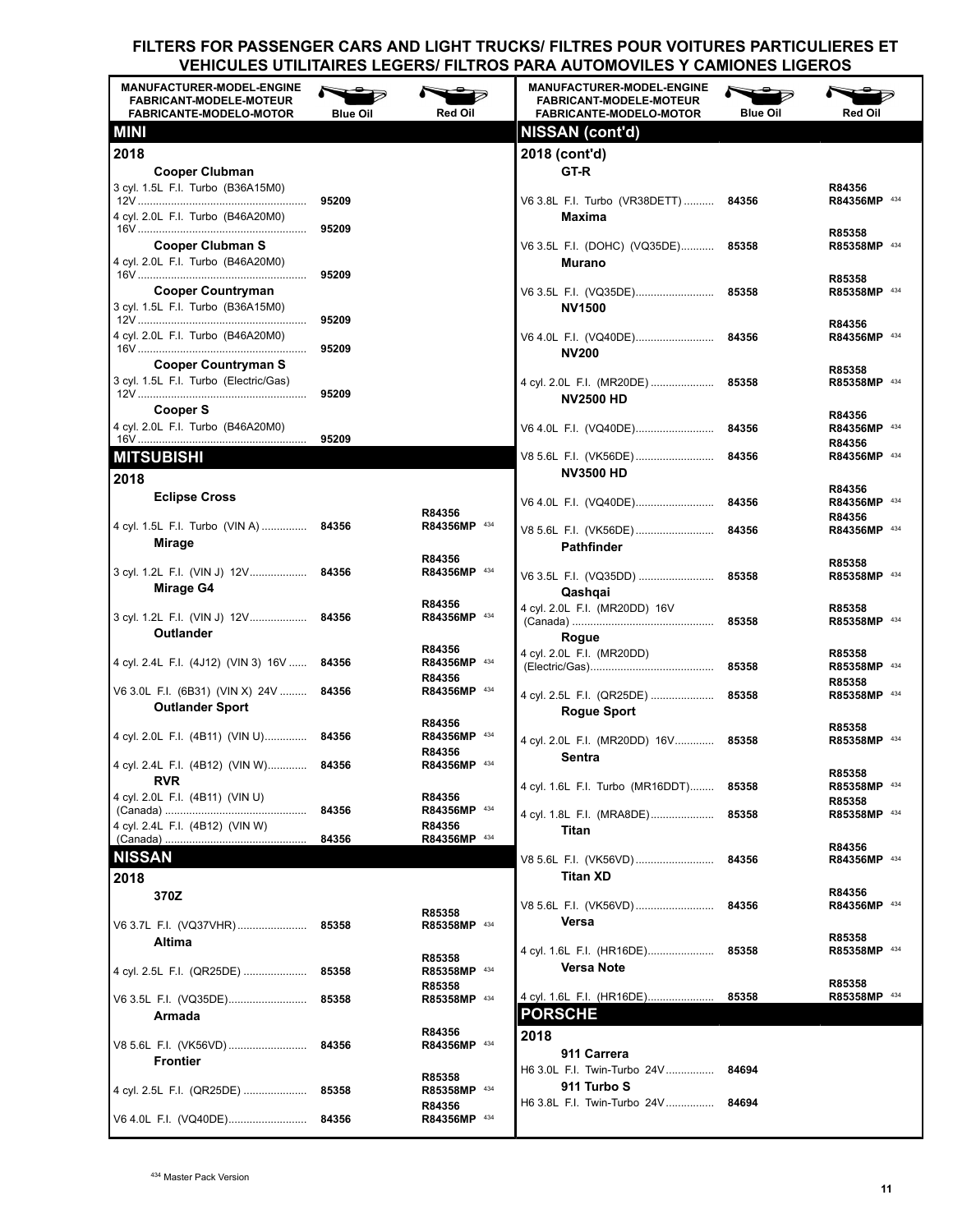| <b>MANUFACTURER-MODEL-ENGINE</b><br><b>FABRICANT-MODELE-MOTEUR</b><br><b>FABRICANTE-MODELO-MOTOR</b> | <b>Blue Oil</b>      | <b>Red Oil</b>             | <b>MANUFACTURER-MODEL-ENGINE</b><br><b>FABRICANT-MODELE-MOTEUR</b><br><b>FABRICANTE-MODELO-MOTOR</b> | <b>Blue Oil</b>      | <b>Red Oil</b>         |
|------------------------------------------------------------------------------------------------------|----------------------|----------------------------|------------------------------------------------------------------------------------------------------|----------------------|------------------------|
| <b>PORSCHE (cont'd)</b>                                                                              |                      |                            | RAM (cont'd)                                                                                         |                      |                        |
| 2018 (cont'd)                                                                                        |                      |                            | 2018 (cont'd)                                                                                        |                      |                        |
|                                                                                                      |                      |                            |                                                                                                      |                      |                        |
| Cayenne                                                                                              |                      |                            | <b>ProMaster City</b>                                                                                | 84060                |                        |
| V6 3.6L F.I. Twin-Turbo 24V  84462                                                                   |                      |                            | 4 cyl. 144 2.4L F.I. (VIN T)                                                                         | 84060MP 434          | R84060<br>R84060MP 434 |
| V8 4.8L F.I. Twin-Turbo 32V  84694                                                                   |                      |                            | <b>SUBARU</b>                                                                                        |                      |                        |
| <b>Cayenne Hybrid</b>                                                                                |                      |                            |                                                                                                      |                      |                        |
| V6 3.0L F.I. Supercharged (VIN E)                                                                    |                      |                            | 2018                                                                                                 |                      |                        |
|                                                                                                      | 84204                | R84204                     | <b>BRZ</b>                                                                                           |                      |                        |
| Macan                                                                                                |                      |                            | H4 2.0L F.I. (FA20D)                                                                                 | 85334<br>85334MP 434 | R85334<br>R85334MP 434 |
| V6 3.0L F.I. Twin-Turbo 24V                                                                          | 84694                |                            | <b>Crosstrek</b>                                                                                     |                      |                        |
| V6 3.6L F.I. Twin-Turbo 24V                                                                          | 84694                |                            |                                                                                                      | 84712                | R84712                 |
| <b>RAM</b>                                                                                           |                      |                            | Forester                                                                                             |                      |                        |
| 2018                                                                                                 |                      |                            | H4 2.0L F.I. Turbo (FA20F)                                                                           | 84712                | R84712                 |
| 1500 Pickup                                                                                          |                      |                            | H4 2.5L F.I. (FB25BA)                                                                                | 84712                | R84712                 |
| V6 182 3.0L F.I. Turbo (VIN M)                                                                       |                      |                            | H4 2.5L F.I. (FB25BC)                                                                                | 84712                | R84712                 |
|                                                                                                      |                      |                            | Impreza                                                                                              |                      |                        |
| V6 220 3.6L  F.I.  (VIN G)                                                                           | 94010                | R94010                     | H4 2.0L F.I. (FB20)                                                                                  | 84712                | R84712                 |
|                                                                                                      | 84060                | R84060                     | Legacy                                                                                               |                      |                        |
| V8 345 5.7L F.I. (VIN T) (HEMI) 84060MP 434                                                          |                      | R84060MP 434               | H4 2.5L F.I. (DOHC) (FB25) 16V                                                                       | 84712                | R84712                 |
| 2500 Pickup                                                                                          |                      |                            | H6 3.6L F.I. (DOHC) (EZ36D) 24V                                                                      | 84712                | R84712                 |
| 6 cyl. 408 6.7L F.I. Turbo (VIN L)                                                                   | 84620                | R84620 497                 | <b>Outback</b>                                                                                       |                      |                        |
|                                                                                                      | 84620MP 434          | R84620MP 434               | H4 2.5L F.I. (DOHC) (FB25) 16V                                                                       | 84712                | R84712                 |
| V8 345 5.7L  F.I.  (VIN T)  (HEMI)                                                                   | 84060<br>84060MP 434 | R84060<br>R84060MP 434     |                                                                                                      | 85334                | R85334                 |
|                                                                                                      | 84060                | R84060                     | H6 3.6L F.I. (DOHC) (EZ36D)                                                                          | 85334MP 434          | R85334MP 434           |
| V8 392 6.4L F.I. (VIN J) (HEMI)                                                                      | 84060MP 434          | R84060MP 434               | <b>WRX STI</b>                                                                                       |                      |                        |
| 3500 Pickup                                                                                          |                      |                            | H4 2.5L F.I. Turbo (EJ257)                                                                           | 84712                | R84712                 |
| 6 cyl. 408 6.7L F.I. Turbo (VIN L)                                                                   | 84620                | R84620 497                 | XV                                                                                                   |                      |                        |
|                                                                                                      | 84620MP 434          | R84620MP 434               | H4 2.0L F.I. (FB20) (Mexico)                                                                         | 84712                | R84712                 |
|                                                                                                      | 84060                | R84060                     | <b>TOYOTA</b>                                                                                        |                      |                        |
| V8 345 5.7L  F.I.  (VIN T)  (HEMI)                                                                   | 84060MP 434<br>84060 | R84060MP 434<br>R84060     | 2018                                                                                                 |                      |                        |
| V8 392 6.4L F.I. (VIN J) (HEMI)                                                                      | 84060MP 434          | R84060MP 434               | 4Runner                                                                                              |                      |                        |
| 3500HD Chassis Cab                                                                                   |                      |                            |                                                                                                      |                      | R84173                 |
| 6 cyl. 408 6.7L F.I. Turbo (VIN L)                                                                   | 84620                | R84620 497                 | 86                                                                                                   |                      |                        |
|                                                                                                      | 84620MP 434          | R84620MP 434               |                                                                                                      | 85334                | R85334                 |
|                                                                                                      | 84060                | R84060                     | H4 2.0L F.I. (DOHC) (FA20)  85334MP 434                                                              |                      | R85334MP 434           |
| V8 392 6.4L F.I. (VIN J) (HEMI) 84060MP 434                                                          |                      | R84060MP 434               | Avalon                                                                                               |                      |                        |
| 4500HD Chassis Cab                                                                                   |                      |                            |                                                                                                      |                      | R84047                 |
| 6 cyl. 408 6.7L F.I. Turbo (VIN L)                                                                   | 84620                | R84620 497<br>R84620MP 434 | V6 3.5L F.I. (2GR-FE)                                                                                | 84047                | R84047MP 434           |
|                                                                                                      | 84060                | R84060                     | Avalon Hybrid                                                                                        |                      |                        |
| V8 392 6.4L F.I. (VIN J) (HEMI)                                                                      | 84060MP 434          | R84060MP 434               | 4 cyl. 2.5L F.I. (2AR-FXE)                                                                           | 84047                | R84047<br>R84047MP 434 |
| 5500HD Chassis Cab                                                                                   |                      |                            | Camry                                                                                                |                      |                        |
| 6 cyl. 408 6.7L F.I. Turbo (VIN L)                                                                   | 84620                | R84620 497                 |                                                                                                      |                      |                        |
|                                                                                                      | 84620MP 434          | R84620MP 434               | V6 3.5L F.I. (2GR-FKS)                                                                               | 84047                |                        |
|                                                                                                      | 84060                | R84060                     | C-HR                                                                                                 |                      |                        |
| V8 392 6.4L F.I. (VIN J) (HEMI)                                                                      | 84060MP 434          | R84060MP 434               | 4 cyl. 2.0L F.I. (3ZR-FAE)                                                                           | 84064                | R84064                 |
| ProMaster 1500                                                                                       |                      |                            | Corolla                                                                                              |                      |                        |
| 4 cyl. 183 3.0L F.I. Turbo (VIN D)                                                                   | 94209                |                            |                                                                                                      |                      | R85394 <sup>25</sup>   |
| V6 220 3.6L F.I. (VIN G)                                                                             | 94010                | R94010                     |                                                                                                      | 85394 25             | R85394MP 434           |
| ProMaster 2500                                                                                       |                      |                            |                                                                                                      | 84064 26             | R84064 <sup>26</sup>   |
| 4 cyl. 183 3.0L F.I. Turbo (VIN D)                                                                   |                      |                            | Corolla iM                                                                                           |                      |                        |
|                                                                                                      | 94209                |                            | 4 cyl. 1.8L F.I. (2ZR-FAE)                                                                           | 84064                | R84064                 |
| V6 220 3.6L F.I. (VIN G)                                                                             | 94010                | R94010                     | Highlander                                                                                           |                      |                        |
| ProMaster 3500                                                                                       |                      |                            | 4 cyl. 2.7L F.I. (1AR-FE)                                                                            | 84047                | R84047<br>R84047MP 434 |
| 4 cyl. 183 3.0L F.I. Turbo (VIN D)                                                                   |                      |                            |                                                                                                      |                      | R84047                 |
|                                                                                                      | 94209                |                            | V6 3.5L F.I. (2GR-FKS)                                                                               | 84047                | R84047MP 434           |
| V6 220 3.6L F.I. (VIN G)                                                                             | 94010                | R94010                     | <b>Highlander Hybrid</b>                                                                             |                      |                        |
| ProMaster 3500 Chassis Cab<br>4 cyl. 183 3.0L F.I. Turbo (VIN D)                                     |                      |                            |                                                                                                      |                      | R84047                 |
|                                                                                                      | 94209                |                            | V6 3.5L F.I. (2GR-FXS)                                                                               | 84047                | R84047MP 434           |
| V6 220 3.6L  F.I.  (VIN G)                                                                           | 94010                | R94010                     | <b>Land Cruiser</b>                                                                                  |                      |                        |
|                                                                                                      |                      |                            | V8 5.7L F.I. (3UR-FE)                                                                                | 84041                | R84041                 |